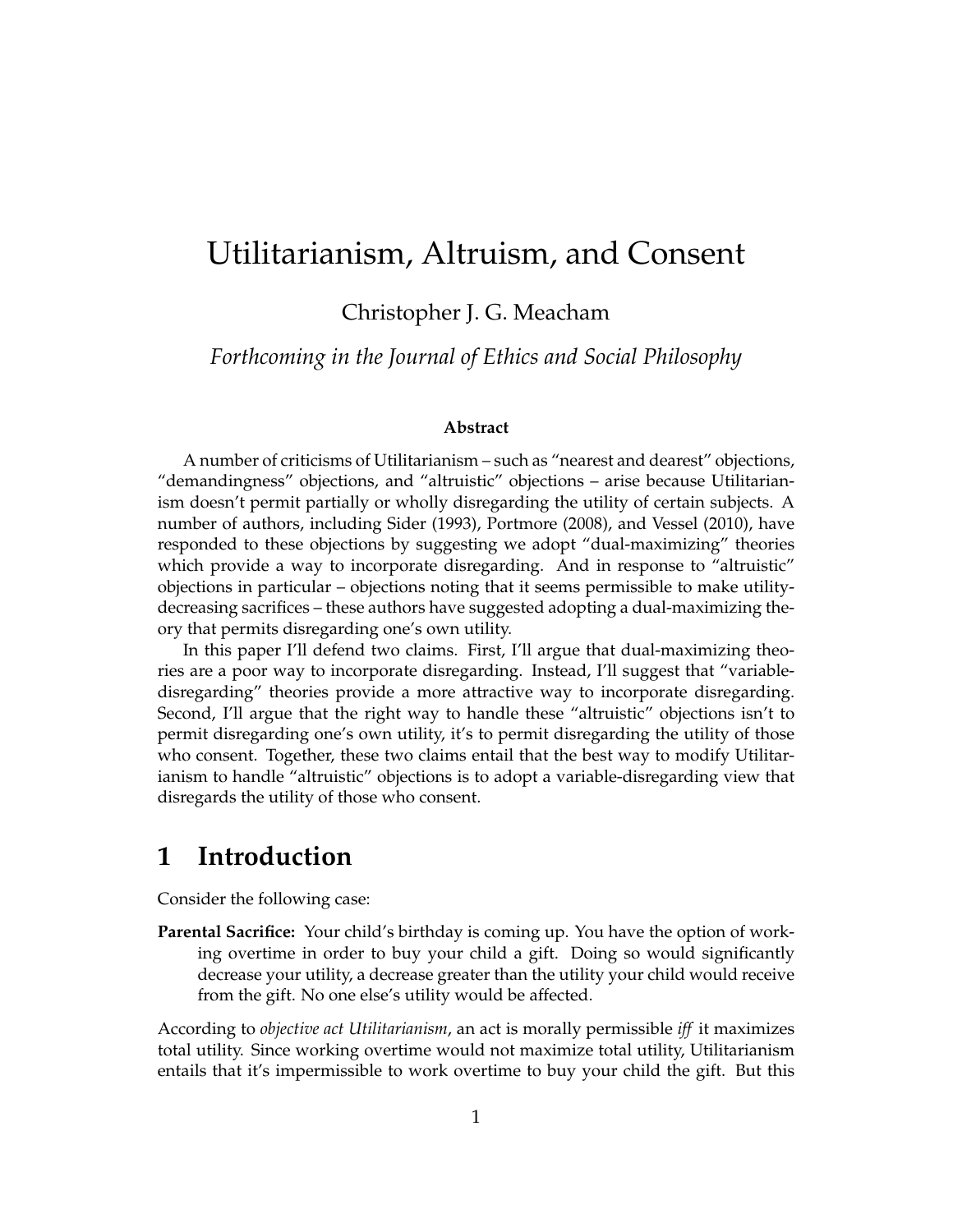strikes many as the wrong verdict. For while it's not obligatory to work overtime, it's surely permissible to do so.<sup>[1](#page-1-0)</sup>

The standard diagnosis of this problem is that Utilitarianism provides implausible prescriptions in cases like Parental Sacrifice because it doesn't accommodate an important "self-other asymmetry". In particular, it doesn't accommodate the fact that it's permissible to disregard one's own utility when making decisions about how to act.

The standard remedy is to modify Utilitarianism by adopting an altruistic version of what I'll call a "dual-maximizing" theory. Dual-maximizing theories provide a particular way of allowing agents to (partially or wholly) disregard the utility of some group of subjects. And such views have been employed to address a number of objections to Utilitarianism. In response to "nearest and dearest" objections to Utilitarianism, some have suggested adopting dual-maximizing views that permit partially disregarding the utility of those one isn't close to, and thus privileging the utility of one's friends and family. In response to "demandingness" objections to Utilitarianism, some have suggested adopting dual-maximizing views that permit partially disregarding the utility of others, and thus privileging one's own utility. And in response to "altruistic" objections to Utilitarianism like Parental Sacrifice, some have suggested adopting dual-maximizing views that permit disregarding one's own utility, and thus privileging the utility of others.[2](#page-1-1)

I'll argue that both the standard diagnosis and the standard remedy are mistaken. I'll argue that the standard diagnosis is mistaken because the cases like Parental Sacrifice do not demonstrate that it's permissible to disregard one's own utility. Rather, what such cases show us is that it's permissible to disregard the utility of those who *consent*.

And I'll argue the standard remedy is mistaken because the way in which dualmaximizing theories permit disregarding the utility of groups of subjects is problematic. I'll argue that if we want to modify utilitarianism to permit disregarding, we should do so in a different way, employing what I'll call a "variable-disregarding" theory. And this is true not just in the context of "altruistic" objections like Parental Sacrifice, but in every case in which one might want to permit disregarding.

Note that these two theses are independent of one another. One can accept that it's permissible to disregard the utility of those who consent, and deny that the best way to permit disregarding is via a variable-disregarding theory. And one can accept that the best way to permit disregarding is via a variable-disregarding theory, and

<span id="page-1-0"></span> $1$ <sup>T</sup> ve made your child the beneficiary of your sacrifice in order to make the case easy to imagine. But there's nothing important about the beneficiary being your child. If you wanted to make such a sacrifice to benefit a stranger, most would still feel it's permissible to do so.

<span id="page-1-1"></span><sup>&</sup>lt;sup>2</sup>See [Smart and Williams](#page-29-0) [\(1973\)](#page-29-0) for a classic presentation of the "nearest and dearest" objection, see [Scheffler](#page-28-0) [\(1994\)](#page-28-0) for a prominent discussion of "demandingness" objections, and see [Slote](#page-28-1) [\(1984\)](#page-28-1) for an influential discussion of "altruistic" objections. See [Sider](#page-28-2) [\(1993\)](#page-28-2), [Portmore](#page-28-3) [\(2008\)](#page-28-3) and [Vessel](#page-29-1) [\(2010\)](#page-29-1) for suggestions on how to use dual-maximizing views (or multi-maximizing views; cf. footnote [8\)](#page-4-0) to address these objections.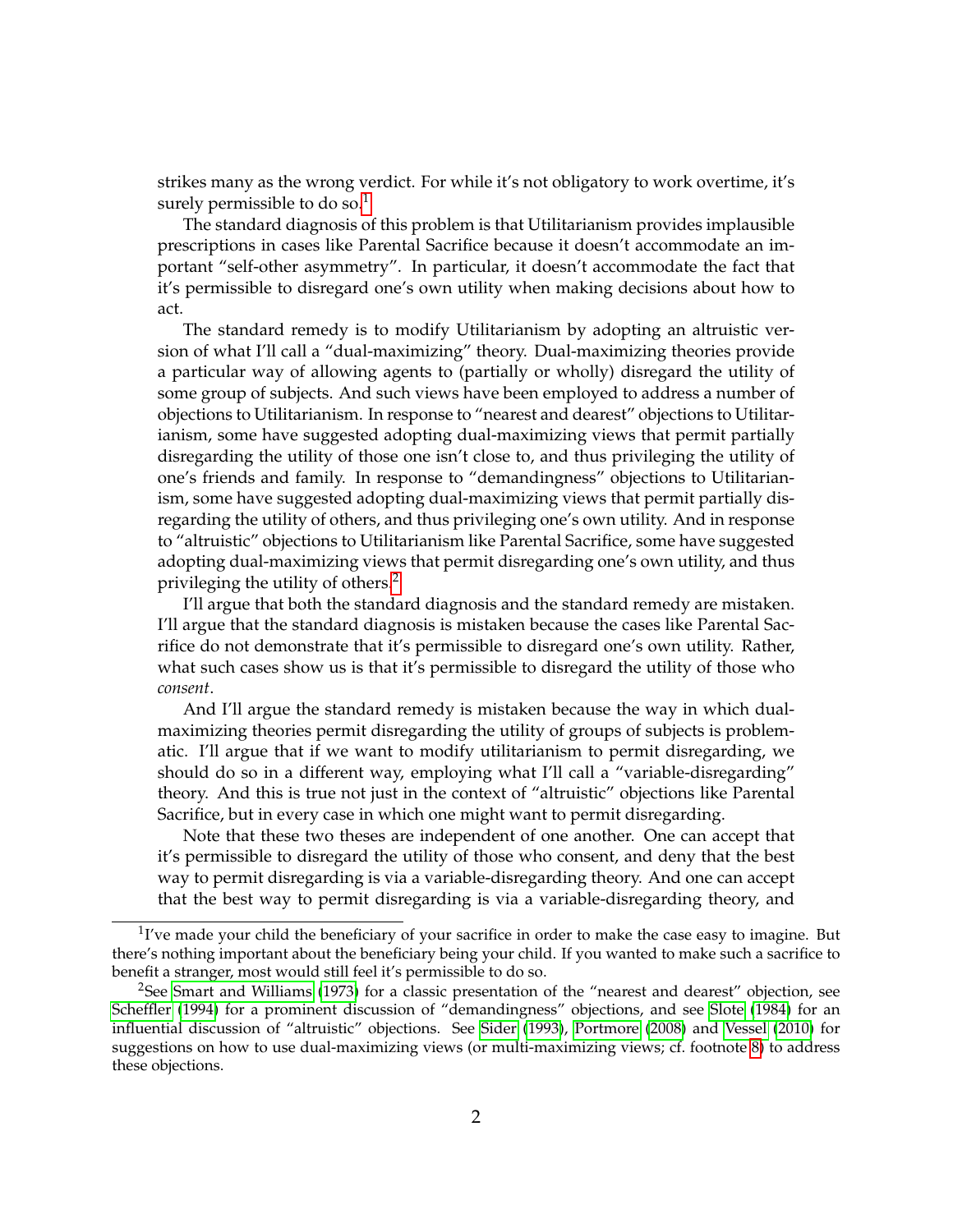deny that it's permissible to disregard the utility of those who consent. However, these two theses are independently attractive, and together they entail that cases like Parental Sacrifice are best accommodated by adopting a variable-disregarding view that permits disregarding those who consent.

Two preliminary comments before we proceed. First, the issues I discuss in this paper are relevant to accounts of both *subjective obligation* (where an agent's beliefs mediate what they ought to do) and accounts of *objective obligation* (where they don't).[3](#page-2-0) But for simplicity, I focus my attention here on theories of objective obligation.

Second, the issues discussed in this paper aren't just relevant to Utilitarianism, but to many theories that take utility into account.<sup>[4](#page-2-1)</sup> For example, consider a hybrid rights theory that takes rights to be side constraints, but otherwise tells you to maximize utility. In cases in which no one's rights are being threatened, this theory will yield the same prescriptions as Utilitarianism. Thus one can raise "nearest and dearest", "demandingness", and "altruistic" worries for this kind of rights theory too. And it's natural to deal with these worries by allowing agents to disregard the utility of certain groups of subjects. In a similar vein, a typical person-affecting view will yield the same verdicts as Utilitarianism in cases in which all of the same individuals exist regardless of what one does. Thus one can raise "nearest and dearest", "demandingness", and "altruistic" worries for these person-affecting views. And again it's natural to address these worries by allowing agents to disregard the utility of certain groups.

That said, it's easiest to see our way through these issues when our underlying theory is as simple and straightforward as possible. So in what follows I'll focus my attention on how one might apply these kinds of modifications to Utilitarianism.

The rest of this paper will go as follows. In the second section I present dualmaximizing theories, show how one can use them to handle cases like Parental Sacrifice, and then raise some worries for such theories. In the third section I present variable-disregarding theories, show one can use them to handle cases like Parental Sacrifice, and then raise some worries for the standard diagnosis of these cases in terms of some kind of self-other asymmetry. In the fourth section I make the case for thinking that the morally important issue that cases like Parental Sacrifice raise is not the distinction between self and other, but the distinction between giving and withholding consent. I then present a variable-disregarding theory that accommodates the role of consent, show how it handles all the cases discussed so far, and discuss the conditions required for morally relevant consent. In the fifth section I consider several objections. In the sixth section I briefly summarize these results.

<span id="page-2-1"></span><span id="page-2-0"></span><sup>&</sup>lt;sup>3</sup>For some recent discussions of these issues, see [Zimmerman](#page-29-2) [\(2006\)](#page-29-2), [Sobel](#page-29-3) [\(2009\)](#page-29-3) and [Graham](#page-28-4) [\(2010\)](#page-28-4). <sup>4</sup>For some recent examples of other views that one could modify in this way, see [Roberts](#page-28-5) [\(1998\)](#page-28-5), [Preda](#page-28-6) [\(2011\)](#page-28-6) and [Meacham](#page-28-7) [\(2012\)](#page-28-7).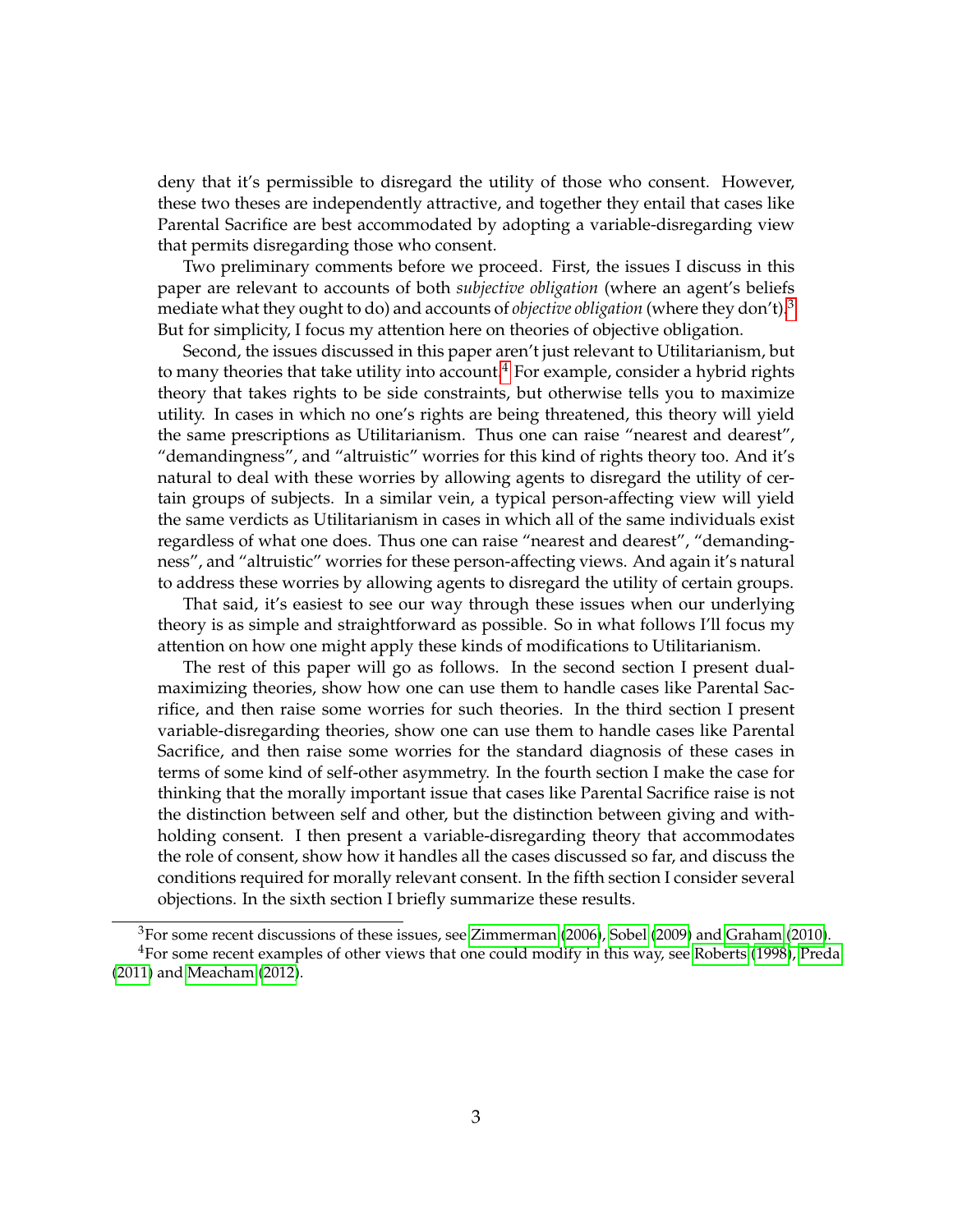## **2 Dual-Maximizing Theories**

### <span id="page-3-3"></span>**2.1 The Structure of Dual-Maximizing Theories**

Utilitarianism says that we should treat all subjects equally. But various objections to Utilitarianism, such as the "nearest and dearest" objections, "demandingness" objections, and "altruistic" objections, might make one reconsider this tenet. For while it's presumably permissible to treat everyone equally, one might also want to permit partially or wholly disregarding the utility of some subjects, whether it's other people, those one doesn't feel close to, or oneself.

If we want to modify Utilitarianism in order to permit (but not require) disregard-ing some subjects, one popular option is to adopt a dual-maximizing theory.<sup>[5](#page-3-0)</sup> We can formulate dual-maximizing theories as follows, with respect to some condition *φ* that picks out the disregarded subjects, and some weight  $w \in [0,1]$  that corresponds to the degree to which disregarded subjects are taken into account (with  $w = 0$  if we give the utility of disregarded subjects no weight, and  $w = 1$  if we give the utility of disregarded subjects full weight):

**Dual-Maximizing Theories:** An act *a* is permissible *iff* either (i) *a* maximizes utility, or (ii) *a* maximizes the sum of (the utility of those who don't satisfy *φ*) plus (*w* times the utility of those who do satisfy *φ*).

We'll spend most of our time focusing on cases in which  $w = 0$ , and the utility of disregarded subjects is completely discounted. In these cases, dual-maximizing theories consider two things: whether an act maximizes utility overall, and whether an act maximizes utility for the subjects we're not disregarding. If the answer to either question is "yes", then the act is permissible. If the answer to both questions is "no", then the act is impermissible.

As [Portmore](#page-28-3) [\(2008\)](#page-28-3) notes, dual-maximizing theories have several attractive fea-tures.<sup>[6](#page-3-1)</sup> As we saw above, we can use dual-maximizing theories to accommodate self-centered options, special consideration for one's friends and family, and selfsacrificing options. And we can employ dual-maximizing theories to make sense of a broad range of supererogatory acts. E.g., given a self-centered dual-maximizing theory, there will often be a number of permissible acts which are worse for the agent, and better for others, than other permissible options.<sup>[7](#page-3-2)</sup>

<span id="page-3-2"></span> $\%$ Of course, how to understand supererogation is controversial, and one might want to cash this no-

<span id="page-3-0"></span><sup>5</sup> If one wants to modify Utilitarianism to *require* agents to disregard a group of subjects, then this is easy to do: one can either change one's characterization of utility to simply exclude the group in question, or (equivalently) adopt a theory which tells you to ignore the utility of such subjects when evaluating acts. Since the question of how to require disregarding is not contentious (unlike the question of how to *permit* disregarding), I won't address it in the text.

<span id="page-3-1"></span><sup>6</sup>Strictly speaking, [Portmore](#page-28-3) [\(2008\)](#page-28-3) makes these claims regarding a broader class of theories that he calls "dual-ranking theories", which consist of any theory with a pair of conditions (i) and (ii) such that an act is permissible *iff* it satisfies one of these conditions. But all of the particular theories Portmore considers are either dual-maximizing theories or multi-maximizing theories (see footnote [8\)](#page-4-0).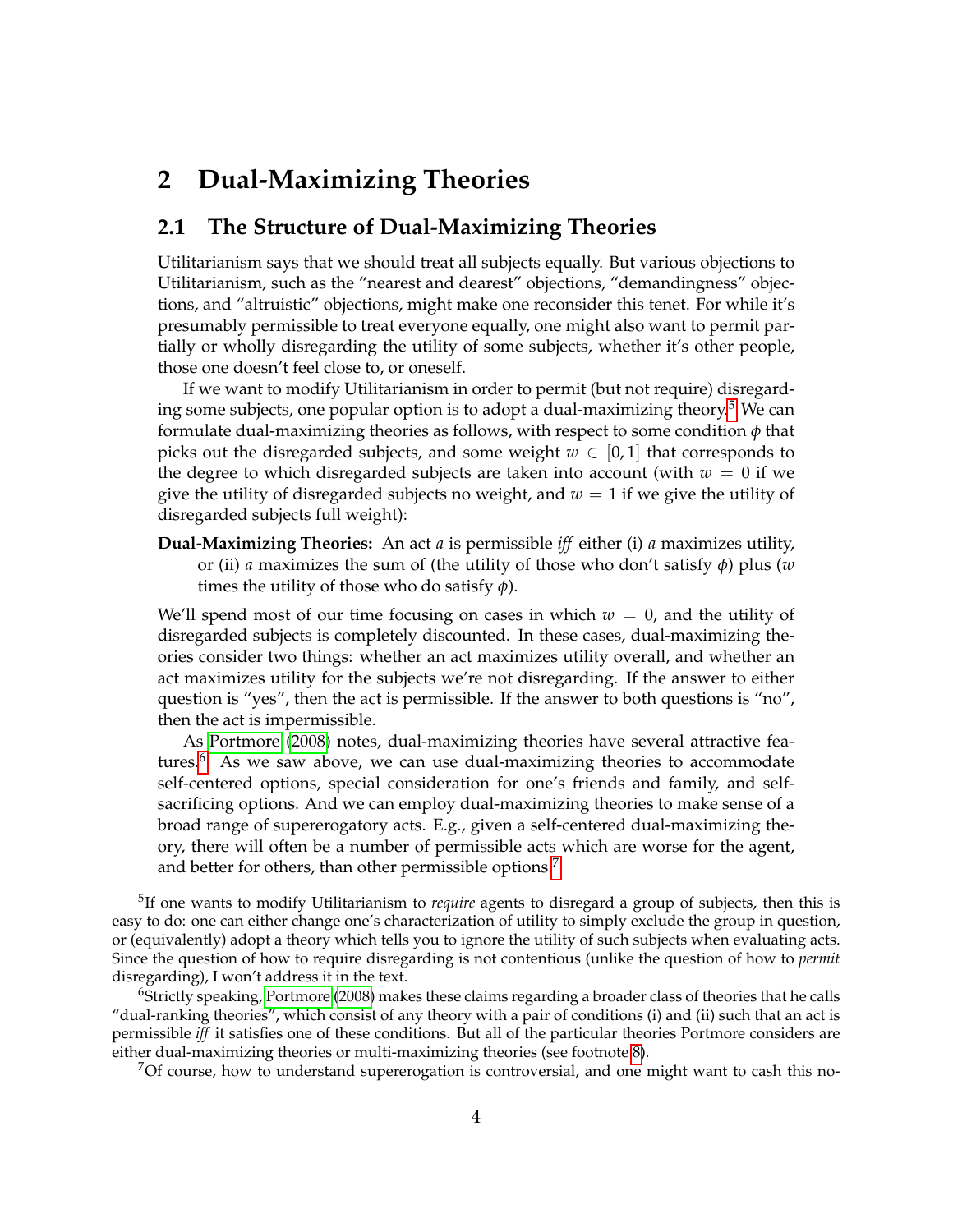Dual-maximizing theories are a special case of a more general kind of theory we might call "multi-maximizing theories", which allow for any number of different disregarded groups with different weights. But to keep things simple, I'll bracket these complications and focus on dual-maximizing theories in what follows.<sup>[8](#page-4-0)</sup>

#### **2.2 Self-Other Utilitarianism**

Cases like Parental Sacrifice invoke the intuition that there's a distinction between how one takes one's own utility into consideration and how one takes the utility of others into consideration. In particular, the intuition is that it's permissible to disregard one's own utility when making decisions, but not permissible to disregard the utility of others. One way to modify Utilitarianism in order to accommodate this intuition is to adopt a dual-maximizing theory, where the condition is being oneself, and the associated weight *w* is 0. Doing so yields the following theory, proposed by [Sider](#page-28-2) [\(1993\)](#page-28-2):

**Self-Other Utilitarianism (SOU):** An act *a* is permissible *iff* (i) *a* maximizes the utility of all subjects, or (ii) *a* maximizes the utility of others.

SOU allows agents to perform acts that decrease overall utility, as long as by doing so they don't decrease the utility of anyone but themselves. Thus this theory allows for permissible self-sacrifice.

SOU yields the desired prescriptions in Parental Sacrifice. Suppose we represent your options as follows (where the numbers indicate the utility of the relevant subject given that act):

| Options               | Self | Child | Total |
|-----------------------|------|-------|-------|
| Don't Work Overtime:  |      | 10    |       |
| <b>Work Overtime:</b> |      |       | 19    |

tion in a number of different ways. And as [Vessel](#page-29-1) [\(2010\)](#page-29-1) notes, on this understanding of supererogation, even Utilitarians will admit to some supererogatory acts (since there can be pairs of acts which both maximize overall utility, one which is worse for the agent and better for others, and one which is better for the agent and worse for others). Nevertheless, the point remains that there are natural ways of understanding supererogation according to which self-centered dual-maximizing theories can recognize a much broader range of supererogatory acts than typical Utilitarian theories can.

<span id="page-4-0"></span><sup>8</sup>We can formulate multi-maximizing theories as follows, with respect to *m* conditions  $\phi_i$  with associated weights *w<sup>i</sup>* :

**Multi-Maximizing Theories:** An act *a* is permissible *iff* for some *i*s, *a* maximizes the sum of (the utility of those who don't satisfy  $\phi_i$ ) plus ( $w_i$  times the utility of those who do satisfy  $\phi_i$ ).

Multi-maximizing theories offer an appealing generalization of dual-maximizing theories, as they can simultaneously permit disregarding others, those one isn't close to, and oneself. See [Portmore](#page-28-3) [\(2008\)](#page-28-3) and [Vessel](#page-29-1) [\(2010\)](#page-29-1) for formulations of multi-maximizing theories that incorporate multiple kinds of disregarding.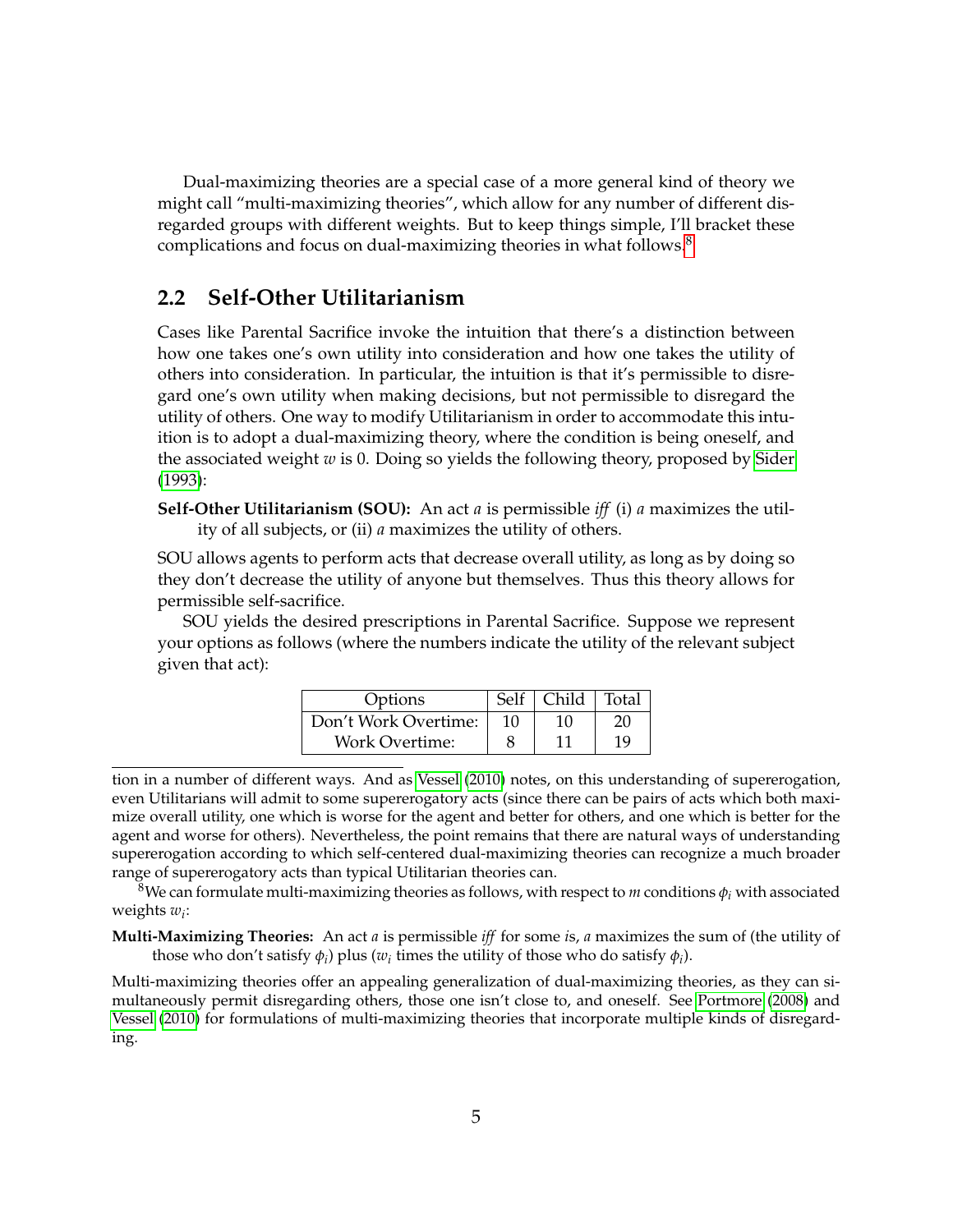According to Utilitarianism, it's impermissible for you to work overtime, since this option fails to maximize total utility. But according to SOU, both options are permissible. It's permissible for you to not work overtime because this option maximizes total utility. And it's permissible for you to work overtime because this option maximizes the utility of others.

### <span id="page-5-1"></span>**2.3 Problems For Dual-Maximizing**

Although dual-maximizing theories like SOU are attractive in some respects, they have implausible consequences. To see this, let's consider a counterexample to SOU inspired by [Splawn](#page-29-4) [\(2001\)](#page-29-4) that's helpful in both identifying the problem with dualmaximizing, and identifying how to remedy this defect.

Consider a version of Parental Sacrifice in which you have the option of making both small and large sacrifices:

**Variable Parental Sacrifice:** Your child's birthday is coming up. You have the option of working overtime for a week in order to buy your child a gift, or for two weeks in order to buy your child an even better gift. Both options would significantly decrease your utility – in both cases, this decrease would be greater than the utility your child would receive from the gift. No one else's utility would be affected.

In this case we might represent your options as follows:

| Options                   | Self | Child | Total |
|---------------------------|------|-------|-------|
| Don't Work Overtime:      | 10   | 10    | 20    |
| Work 1 Week of Overtime:  | 8    | 11    | 19    |
| Work 2 Weeks of Overtime: |      | 12    | 19    |

According to SOU, it's permissible to not work overtime, since this option maximizes total utility. Likewise, it's permissible to work two weeks of overtime, since this option maximizes the utility of others. But it's impermissible to work one week of overtime, since this option maximizes neither total utility nor the utility of others.

This is an implausible result.<sup>[9](#page-5-0)</sup> Given the range of options usually available to agents, it would follow that agents could only make total-utility-decreasing self-sacrifices

I think it's false that non-maximizing self-sacrifices are only permissible when they're maximally efficient.

<span id="page-5-0"></span><sup>&</sup>lt;sup>9</sup>[Splawn](#page-29-4) [\(2001\)](#page-29-4) offers a criticism of SOU along these lines. [Portmore](#page-28-3) [\(2008\)](#page-28-3) offers a response, although he assesses the worry with respect to a kind of multi-maximizing theory he calls "Schefflerian Utilitarianism" instead of SOU, where Schefflerian Utilitarianism takes an act to be permissible *iff* it either (i) maximizes the utility of others, or (ii) maximizes the sum of (the utility of others) plus (10 times one's own utility). Like SOU, Schefflerian Utilitarianism has the implausible consequence that only the first and third options in Variable Parental Sacrifice are permissible. Portmore responds to this objection by arguing that working only one week of overtime *should* be impermissible, because you would be "unreasonably selfish" to sacrifice your utility in this inefficient way. If you work two weeks of overtime then others get two-thirds of the utility you sacrifices, whereas if you work one week of overtime then others get only one half of the utility you sacrifice.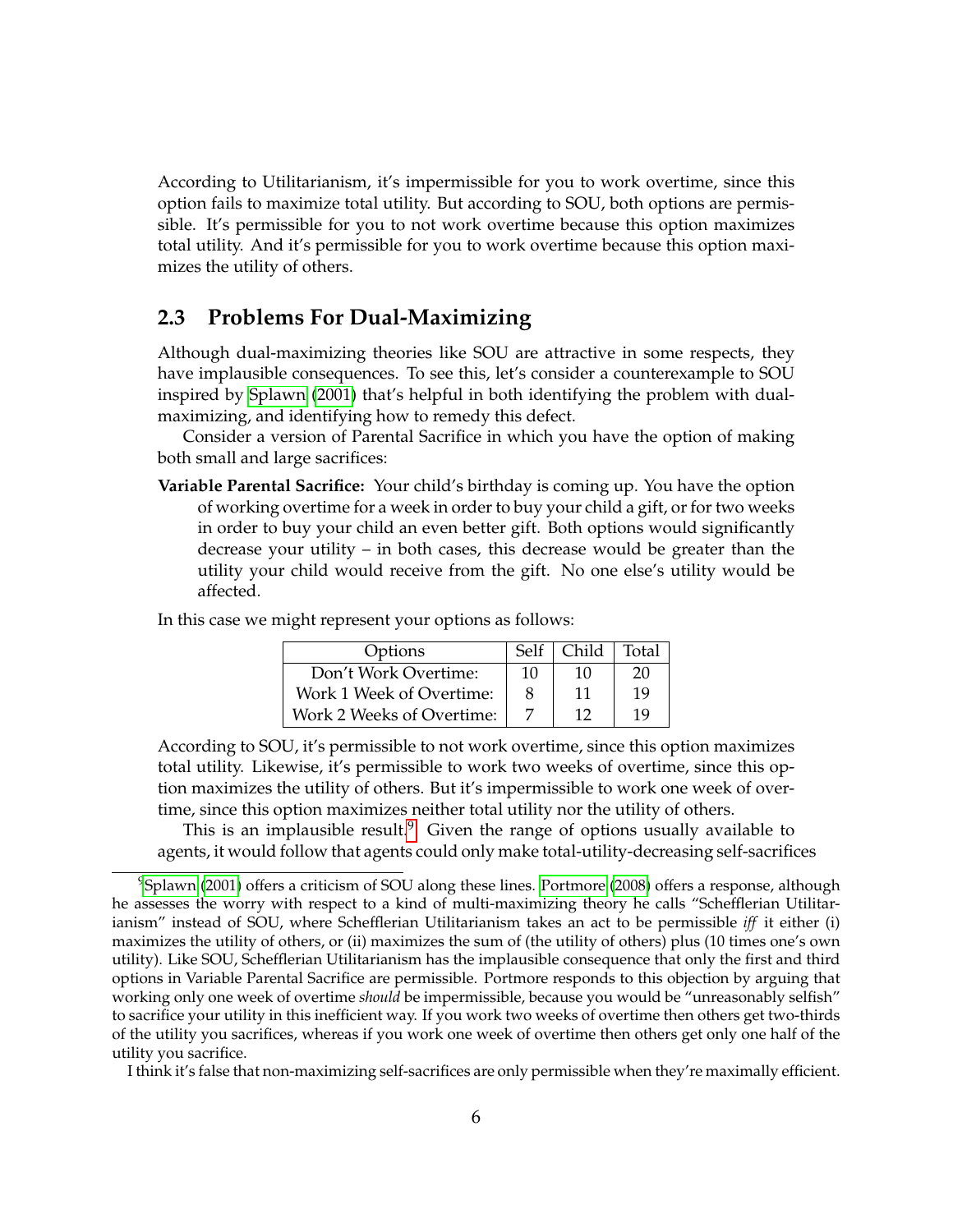of the most extreme kind. Modest gifts and sacrifices for loved ones would not be permissible. Only the most extreme and lavish gifts would be permitted.

This points to a general problem with dual-maximizing theories. The problem is that dual-maximizing theories are fundamentally disjunctive. They treat maximizing everyone's utility and maximizing the appropriately weighted utility of privileged and disregarded subjects as distinct goals, and take acts to be permissible *iff* they're the best at achieving either of these goals. But by treating these goals as distinct, they're unable to allow for natural trade-offs between them.

How might one modify dual-maximizing theories in order to allow for such tradeoffs? Here is one natural thought. The difference between the first and second goals of SOU can be seen as a difference in the value of the weight *w*. The first goal – maximizing utility – is a case where  $w = 1$ , and the utility of disregarded subjects isn't discounted, while the second goal – maximizing the utility of the privileged subjects – is a case where  $w = 0$  and the utility of disregarded subjects is completely discounted. So if we want to allow for tradeoffs between these two goals, one natural thought is to permit any act which maximizes weighted utility for any value of *w* between these two extremes.

Unfortunately, this natural thought doesn't pan out. On this proposal, the total weighted utility of each act will be:

| Options                   | Self |              | Child   Weighted Total |
|---------------------------|------|--------------|------------------------|
| Don't Work Overtime:      | 10w  | 10           | $10 + 10w$             |
| Work 1 Week of Overtime:  | 8w   | 11           | $11 + 8w$              |
| Work 2 Weeks of Overtime: | 7w   | $12^{\circ}$ | $12 + 7w$              |

But no value of *w* will make working one week of overtime maximize weighted utility. If  $w = 1$ , then not working overtime will yield a higher weighted utility (20) than working one week of overtime (19). And if  $w < 1$ , then working two weeks of overtime will yield a higher weighted utility than working one week of overtime. This is because working one week of overtime is just like working two weeks of overtime, except it shifts one unit of utility from your child to yourself. And since we're discounting the utility assigned to you (because  $w < 1$ ), this shift will decrease weighted utility.

Why does working one week of overtime seem permissible? It seems permissible because it seems you should be free to determine how much of your utility you're willing to sacrifice. You can choose not to sacrifice any of your utility and not work overtime, you can choose to sacrifice a lot of utility, and work two weeks of overtime, or you can choose to just sacrifice some of your utility – up to two utility, say – and work one week of overtime. The problem with the natural thought sketched above is that what we want to vary is not the *degree* to which you discount your utility, but the *amount* of utility which you're willing to discount.

That stance would entail that if we could make a sacrifice to work a week of overtime to buy our child a present, but could also make a more efficient sacrifice by selling our leg in order to allow our child to go to college, then only selling our leg (or making no sacrifice at all) would be permissible. This is implausible.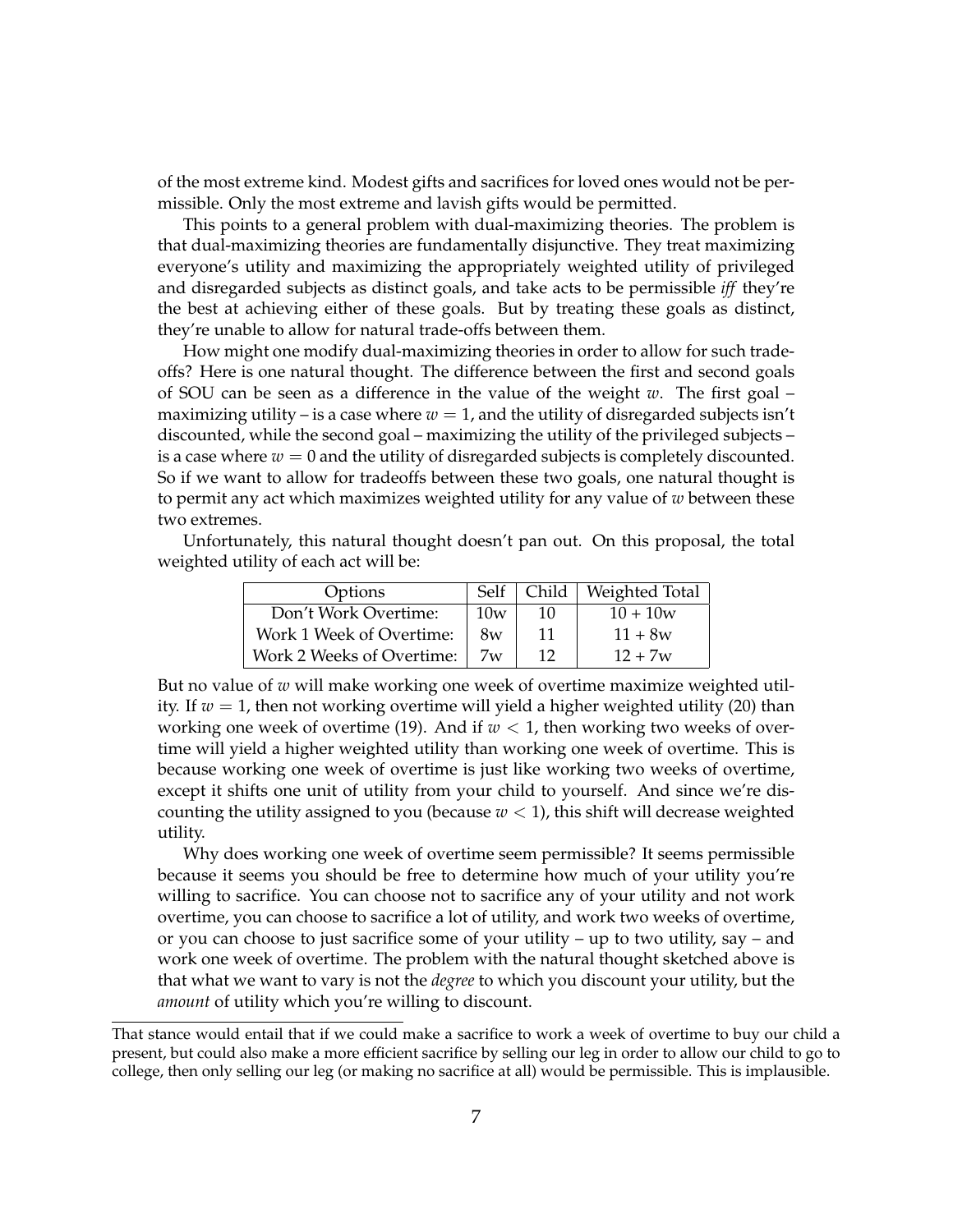Let's turn to theories which allow us to do that.

## **3 Variable-Disregarding Theories**

### **3.1 The Structure of Variable-Disregarding Theories**

In this section I'll introduce *variable-disregarding theories*. In the interest of accessibility, I'll introduce them in two stages. In section [3.1.1](#page-7-0) I'll describe these theories informally. Then in section [3.1.2](#page-9-0) I'll describe these theories more formally, in a manner mirroring my presentation of dual-maximizing theories in section [2.1.](#page-3-3)

#### <span id="page-7-0"></span>**3.1.1 Variable-Disregarding Theories, Take I**

We want to modify Utilitarianism to permit giving less weight to the utility of some group of subjects. And, as we saw in the last section, we also want our theory to consider various amounts of utility that we might discount. Let's look at one way to do this.

There are some acts that will bring about more utility for a group than any other act; i.e, will bring about the maximum utility for that group.<sup>[10](#page-7-1)</sup> And there are other acts that will lead to drops in utility for this group, relative to this maximum. One way to give less weight to the utility of this group is to assign less importance to these drops – that is, to treat their *effective* utility as closer to their maximum than it really is. So suppose we're giving no weight to the utility of a subject. If their maximum utility is 10, and their utility given a certain act is 6, we can disregard this drop in their utility by treating their utility as 10 for the purposes of evaluating this act. Alternatively, suppose we're giving half weight to the utility of a subject. If their maximum utility is 10, and their utility given a certain act is 6, we can give half weight to this drop in their utility by treating their utility as 8 for the purposes of evaluating this act.

Now, we also want the theory to permit discounting various *amounts* of utility. Here is one way to do that. Consider different magnitudes of drops in utility. Some acts will maximize effective utility if we discount drops in a group's utility of up to some positive finite size. Some acts will maximize effective utility if we discount *all* drops in a group's utility (equivalently: will maximize effective utility if we discount all drops in a group's utility of up to size  $\infty$ ). And some acts will maximize utility *simpliciter* (equivalently: will maximize effective utility if we discount all drops in a group's utility of up to size 0). We can ensure that our theory permits discounting various amounts of utility by taking all of these different acts to be permissible.

Putting these thoughts together, we can say that an act is permissible *iff*, for some amount of utility, discounting drops in a group's utility of up to that amount makes

<span id="page-7-1"></span> $^{10}$ In certain infinity cases, there will be no act that maximizes utility; I'm bracketing such complications here (cf. footnote [12\)](#page-9-1).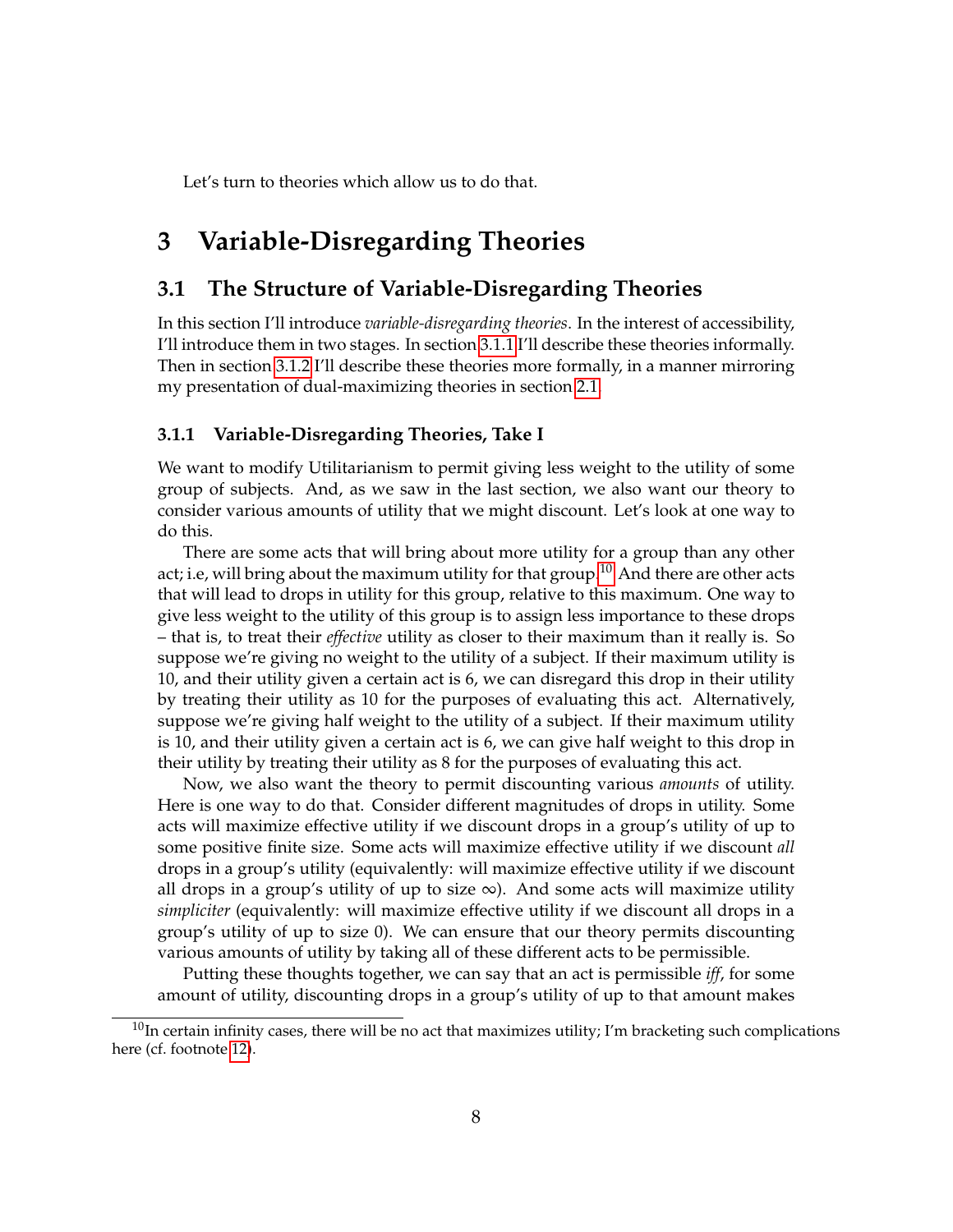the act maximize effective utility.<sup>[11](#page-8-0)</sup> I'll call a theory of permissible action of this form a *variable-disregarding theory*.

Let's work through an example. Suppose we want a variable-disregarding theory that allows you to give *no* weight to the utility of those you don't feel close to. Then we can take an act to be permissible *iff* there's some amount of utility of those you're not close to that you can disregard which makes that act maximize effective utility.

So consider the following case:

**Dividing Goods:** You're considering whether to split some good evenly between a friend of yours and a stranger, or give all of the good to your friend. If you split the good evenly both will get a fair amount of utility, whereas if you give all of it to your friend, your friend's utility will be slightly higher, but the stranger's utility will be much lower.

| Options       |    | Friend   Stranger | Total |
|---------------|----|-------------------|-------|
| Split Evenly: |    |                   | 18    |
| Favor Friend: | 10 |                   | 15    |

We might represent your options in Dividing Goods as follows:

Which of these acts is permissible?

Let's start with Split Evenly. Is there some amount of utility of the stranger which you can discount which makes Split Evenly maximize effective utility? Here the answer is trivially yes – if we don't discount *any* amount of utility, then Split Evenly will maximize utility. So Split Evenly is permissible.

Now consider Favor Friend. Is there some amount of utility of the stranger which you can discount which makes Favor Friend maximize effective utility? Well, suppose we discount an arbitrarily large amount of the stranger's utility. Favor Friend drops the utility of the stranger by 4, relative to Split Evenly. And if we give that drop in utility no weight — we give it none of the importance we normally would then we can treat the stranger's effective utility as 9. So the total effective utility of Favor Friend will be 19. By contrast, disregarding drops in the stranger's utility won't change the effective utility of Split Evenly, since in Split Evenly there's no drop in the stranger's utility to disregard. Thus the effective utility of Split Evenly will still be 18. Since Favor Friend has a higher effective utility, it follows that Favor Friend is also permissible.

| Options       |    |      | Friend   Stranger   Effective Total |
|---------------|----|------|-------------------------------------|
| Split Evenly: |    |      | 18                                  |
| Favor Friend: | 10 | 5(9) | 19                                  |

(Of course, we didn't have to discount an *arbitrarily large* amount of the stranger's utility to get this result. Discounting drops in the stranger's utility of up size 4 would yield the same result.)

<span id="page-8-0"></span> $11$ I'm simplifying slightly here by talking in terms of a group's utility instead of the utility of individuals in a group; for a more precise presentation, see section [3.1.2.](#page-9-0)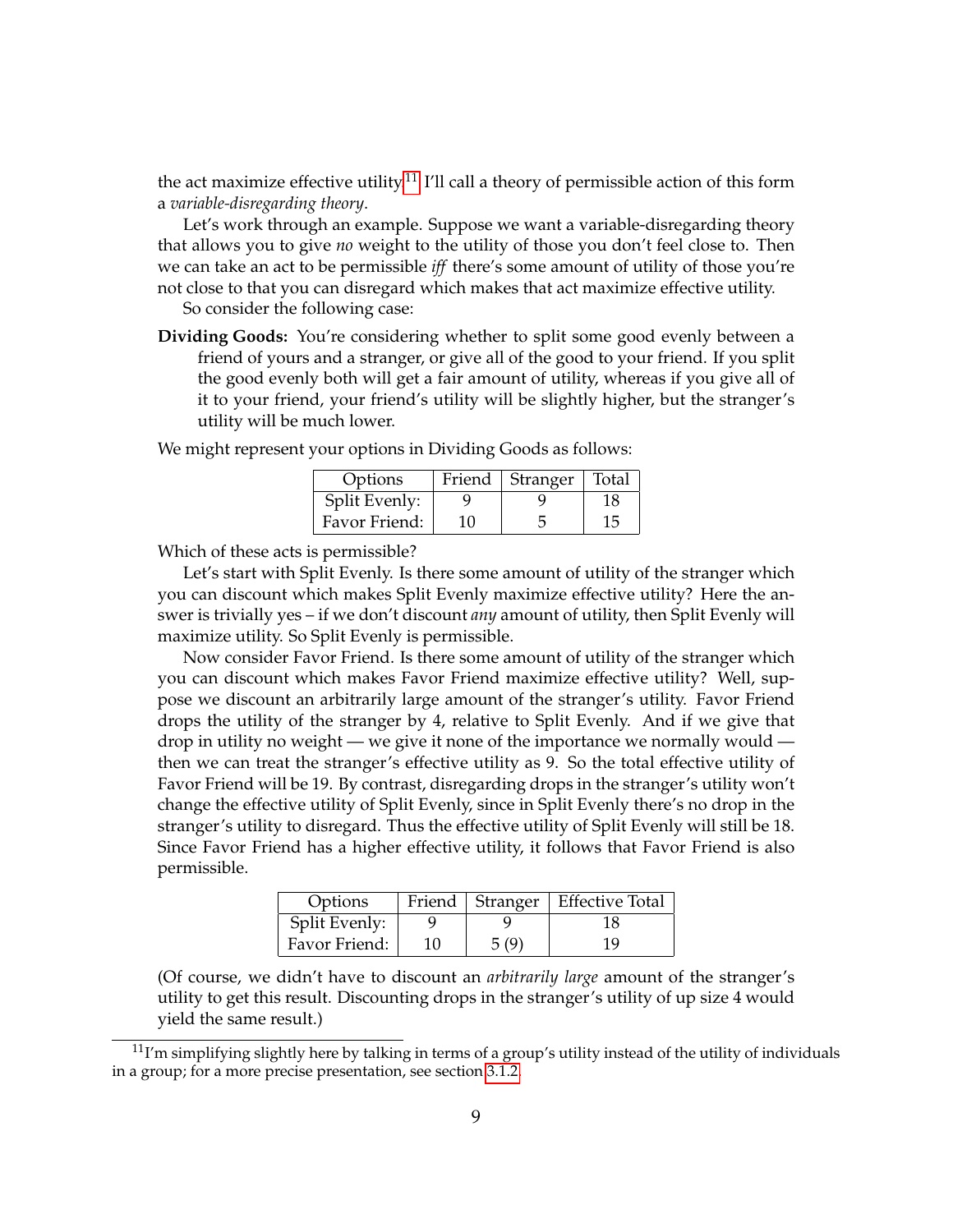Now consider a different theory. Suppose we wanted a theory that only allows you to *partially* disregard – say, give half weight to – the utility of those you're not close to. What acts would be permissible in Dividing Goods?

As before, Split Evenly will be permissible, since if we don't disregard *any* utility, Split Evenly will maximize effective utility. What about Favor Friend? Is there some amount of utility of the stranger you can partially disregard (give half weight to) according to which Favor Friend maximizes effective utility?

Well, suppose we discount an arbitrarily large amount of the stranger's utility. Favor Friend decreases the stranger's utility by 4. And if we give that drop in utility half weight — we give it half of the importance we normally would — then we can treat the stranger's effective utility as 7. So the total effective utility of Favor Friend will be 17, while the total effective utility of Split Evenly will remain 18. So Favor Friend will not maximize effective utility in this case either.

| Options       |    |      | Friend   Stranger   Effective Total |
|---------------|----|------|-------------------------------------|
| Split Evenly: |    |      |                                     |
| Favor Friend: | 10 | 5(7) |                                     |

More generally, a little thought reveals that there's no amount of utility we can discount which will make Favor Friend maximize effective utility. So if we're required to give the stranger's utility at least half weight, giving all of the good to your friend is impermissible.

#### <span id="page-9-0"></span>**3.1.2 Variable-Disregarding Theories, Take II**

Now let's formulate variable-disregarding theories more precisely.

Let's begin by introducing some terminology. As in section [2.1,](#page-3-3) let *φ* be the condition that picks out the subjects we're disregarding, and let  $w \in [0,1]$  be the weight assigned to the utility of the disregarded subjects. Let *ua*(*s*) be the utility of subject *s* given act *a*. And let *MAX<sup>s</sup>* be the maximum utility that subject *s* could end up with in a given decision problem.<sup>[12](#page-9-1)</sup> (Thus in Dividing Goods,  $MAX_{\text{friend}}$  is 10, and  $MAX_{\text{stranger}}$ is 9.)

Now let's introduce the *effective utility*(*φ*,*w*,*v*) (*a*) of an act *a*, where *v* is a sequence of values  $v = \{v_{s_1}, v_{s_2}, ...\}$  assigned to the  $\phi$ -subjects that corresponds to the amount of their utility we're discounting. The *effective utility*(*φ*,*w*,*v*) (*a*) of an act *a* is the sum for each subject *s* of (1)  $MAX_s - w(MAX_s - u_a(s))$ , if (given *a*) *s* satisfies condition  $\phi$  and *s*'s utility is within  $v_s$  of MAX $_s$ , or (2)  $u_a(s)$ , otherwise.

So when  $w = 0$ , the effective utility<sub>( $\phi$ , $0$ , $v$ ) of an act is just the sum of the utilities</sub> of each subject, with the following exception: if a subject satisfies *φ*, and has a utility

<span id="page-9-1"></span> $12$ In certain infinity cases there might not be a maximum utility a subject could have. (E.g., a case in which you can choose any natural number *n*, and receive that much utility.) Since such cases pose problems for both standard-maximizing theories and variable-disregarding theories, I'll ignore these complications here.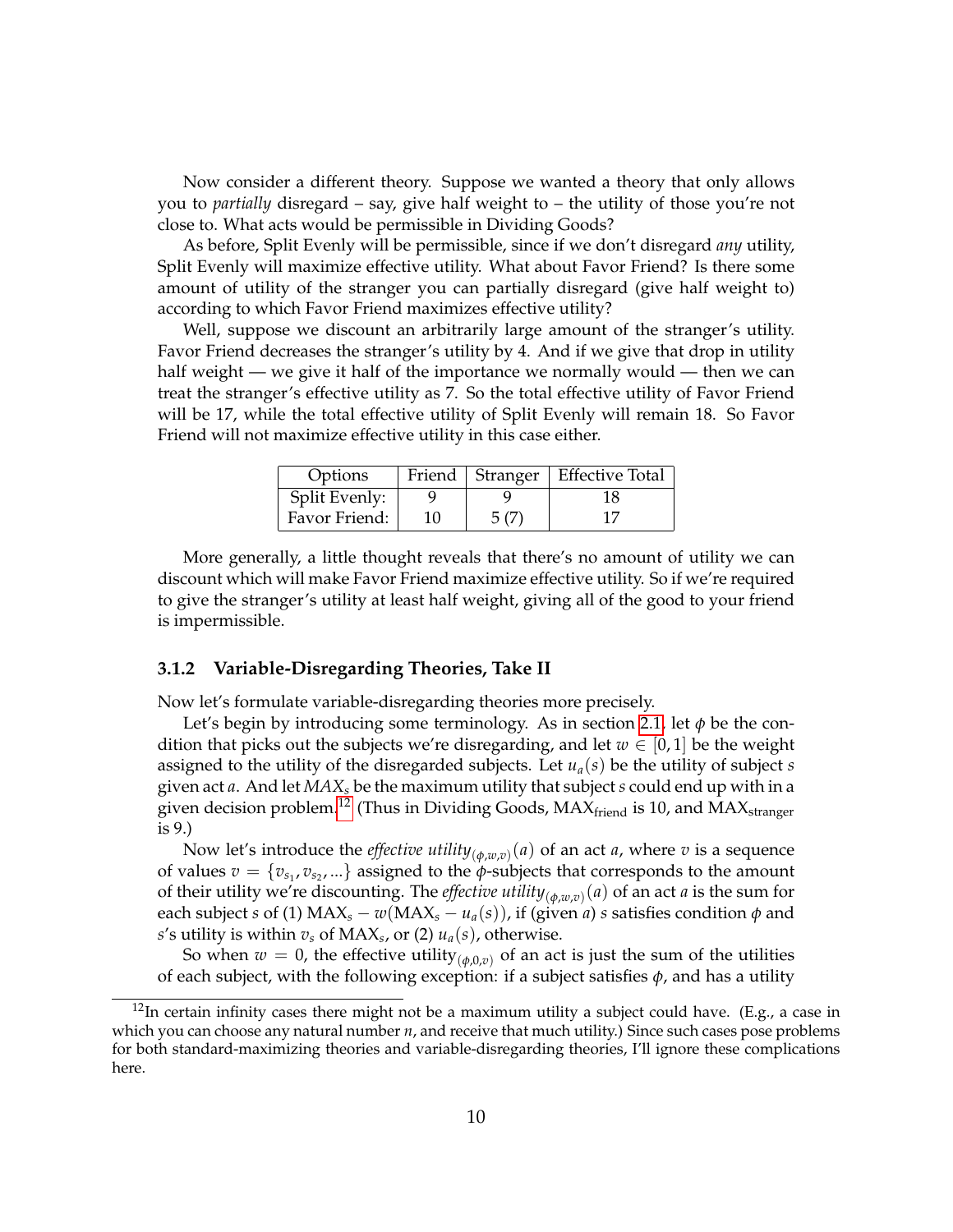within *v<sup>s</sup>* of their maximum, then we treat their utility as that maximum. So the effective utility(*φ*,0,*v*) of an act ignores drops in utility of up to size *v<sup>s</sup>* for each subject *s* who satisfies *φ*.

When  $w > 0$ , these drops in utility aren't ignored, just given less weight. So when  $w = 0.5$ , the effective utility<sub>( $\phi$ , $0.5$ , $v$ ) of an act is the sum of the utilities of each subject,</sub> except that subjects who satisfy  $\phi$  and have a utility within  $v_s$  of their maximum are treated as having a utility that's only half as far from their maximum as it actually is; e.g., if their utility is 6 and their maximum is 10, they're treated as having a utility of 8. Thus the effective utility(*φ*,0.5,*v*) of an act gives half weight to drops in utility of up to size  $v_s$  for each subject *s* who satisfies  $\phi$ .

With this terminology in hand, we can formulate variable-disregarding theories as follows, with respect to some condition  $\phi$  that picks out the disregarded subjects, and some weight  $w \in [0, 1]$  that corresponds to the degree to which disregarded subjects are taken into account:

### **Variable-Disregarding Theories:** An act *a* is permissible *iff*, for some assignment *v* of values to subjects who satisfy  $\phi$ , *a* maximizes effective utility $_{(\phi, w, v)}$ .

So when  $w = 0$ , variable-disregarding theories tell us that *a* is permissible *iff* there's some assignment of values  $v$  to the  $\phi$ -subjects such that disregarding drops in utility of up to those amounts makes *a* maximize effective utility. And when  $w > 0$ , variable-disregarding theories tell us that *a* is permissible *iff* there's some assignment of values *v* to *φ*-subjects such that partially disregarding (to a degree determined by *w*) drops in utility of up to those amounts makes *a* maximize effective utility.

Let me pause for a moment to say a bit more about the roles of *φ*, *w* and *v*. The first two are parameters that are fixed by a variable-disregarding theory. In spelling out what variable-disregarding theory we're using, we have to specify a particular condition  $\phi$  and a particular value *w*. By contrast, the *v*s – the amounts we're disregarding – are not fixed by a variable-disregarding theory. For any given variabledisregarding theory, we consider *all* of the different possible *v*s – all of the different possible amounts of utility we might disregard. And we take an act to be permissible *iff*, for at least one of these *v*s, that act maximizes effective utility.

To get a feel for this terminology, let's work through the Dividing Goods case again. Suppose we adopt a variable-disregarding theory that allows you to disregard the utility of those you don't feel close to. So  $\phi$  is the condition of being someone you don't feel close to; call this condition *nc*. And let's suppose the theory allows you to completely disregard the utility of those you're not close to, so that  $w = 0$ . Recall that your options in the Dividing Goods case are as follows:

| Options       |    | Friend   Stranger | Total |
|---------------|----|-------------------|-------|
| Split Evenly: |    |                   | 18    |
| Favor Friend: | 10 |                   | 15    |

If we set  $v_{\text{stranger}} = 0$ , and so don't disregard any drops in the stranger's utility, then Split Evenly maximizes effective utility(*nc*,0,0) :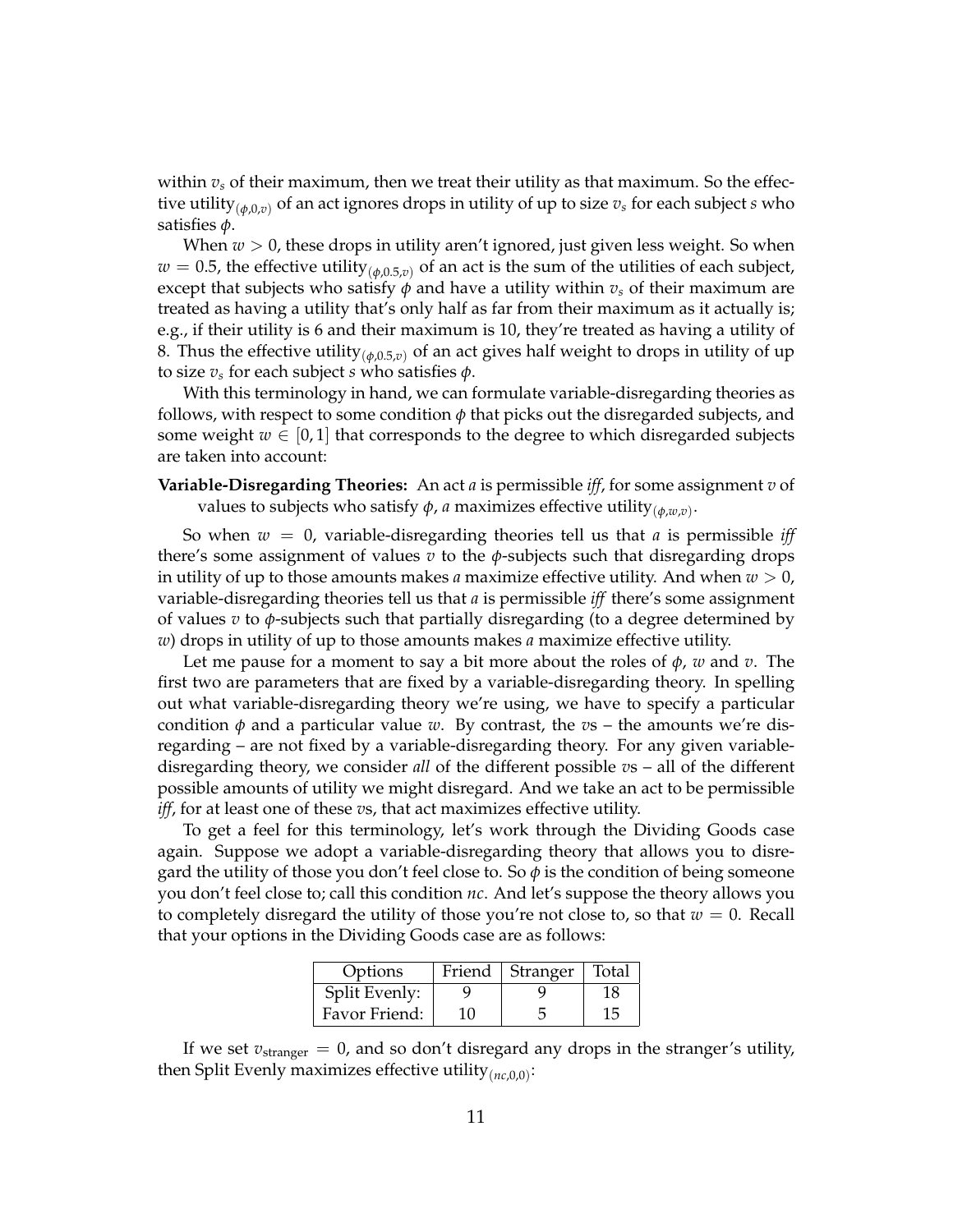| Options       |  | Friend   Stranger   Effective Total ( $v = 0$ ) |
|---------------|--|-------------------------------------------------|
| Split Evenly: |  |                                                 |
| Favor Friend: |  | 15                                              |

If we set  $v_{\text{stranger}} = \infty$ , and so disregard drops in the stranger's utility of any size, then Favor Friend maximizes effective utility(*nc*,0,∞) :

| Options       |    |      | Friend   Stranger   Effective Total ( $v = \infty$ ) |
|---------------|----|------|------------------------------------------------------|
| Split Evenly: |    |      |                                                      |
| Favor Friend: | 10 | 5(9) | 19                                                   |

Since each act maximizes effective utility for some value of *v*, this theory takes both acts to be permissible.

Suppose instead we adopt a more plausible theory on which  $w = 0.5$ , so that we can only *partially* disregard drops in utility for those we're not close to. If we set  $v_{\text{stranger}} = \infty$ , then we'll give half weight to drops in the stranger's utility (because  $w = 0.5$ ), and we'll do so for drops in utility of any size (because  $v_{\text{stranger}} = \infty$ ). Thus Split Evenly will maximize effective utility(*nc*,0.5,∞) :

| Options       |      | Friend   Stranger   Effective Total ( $v = \infty$ ) |
|---------------|------|------------------------------------------------------|
| Split Evenly: |      |                                                      |
| Favor Friend: | 5(7) |                                                      |

More generally, one can show that Split Evenly will maximize effective utility for any value of *v*. Thus if  $w = 0.5$ , we'll get the result that only Split Evenly is permissible.

In what follows, we'll mostly focus on cases in which  $w = 0$  and the utility of disregarded subjects is completely discounted. To simplify notation, I'll leave the *w* index implicit when it's clear that  $w = 0$ .

Variable-disregarding theories share all of the advantages of dual-maximizing theories. We can use them to permit self-centered options, options which favor one's friends and family, and options which favor others. And variable-disregarding theories will also allow for a broad range of supererogatory acts.

Just as dual-maximizing theories are a special case of multi-maximizing theories, variable-disregarding theories are a special case of what we might call "multivariabledisregarding theories", which allow for any number of different disregarded groups with different weights. But for simplicity, I'll focus on variable-disregarding theories in what follows.[13](#page-11-0)

<span id="page-11-0"></span><sup>&</sup>lt;sup>13</sup>Let  $\phi_1$ , ...,  $\phi_m$  be a sequence of conditions, and let  $v_i = \{v_i^{s_1}, v_i^{s_2}, ...\}$  be a sequence of values assigned to the  $\phi_i$ -subjects. Let the *effective utility*  $_{(\phi_1,...,\phi_m,w_1,...,w_m,v_1,...,v_m)}(a)$  of an act *a* in a given decision problem be the sum over each subject *s* of (1) MAX<sub>*s*</sub> − *w*<sub>*i*</sub>(MAX<sub>*s*</sub> − *u<sub>a</sub>*(*s*)), if (given *a*) for some *i*, *s* satisfies  $\phi_i$  and *s*'s utility is within  $v_s^i$  of  $MAX_s$ , or (2)  $u_s(a)$ , otherwise.

We can formulate multivariable-disregarding theories, with respect to  $m$  conditions  $\phi_i$  with associated weights *w<sup>i</sup>* , as follows:

**Multivariable-disregarding Theories:** An act *a* is permissible *iff*, for some *m* assignments *v*1, ..., *v<sup>m</sup>* of values to subjects, *a* maximizes effective utility(*φ*<sup>1</sup> ,...,*φm*,*w*<sup>1</sup> ,...,*wm*,*v*<sup>1</sup> ,...,*vm*) .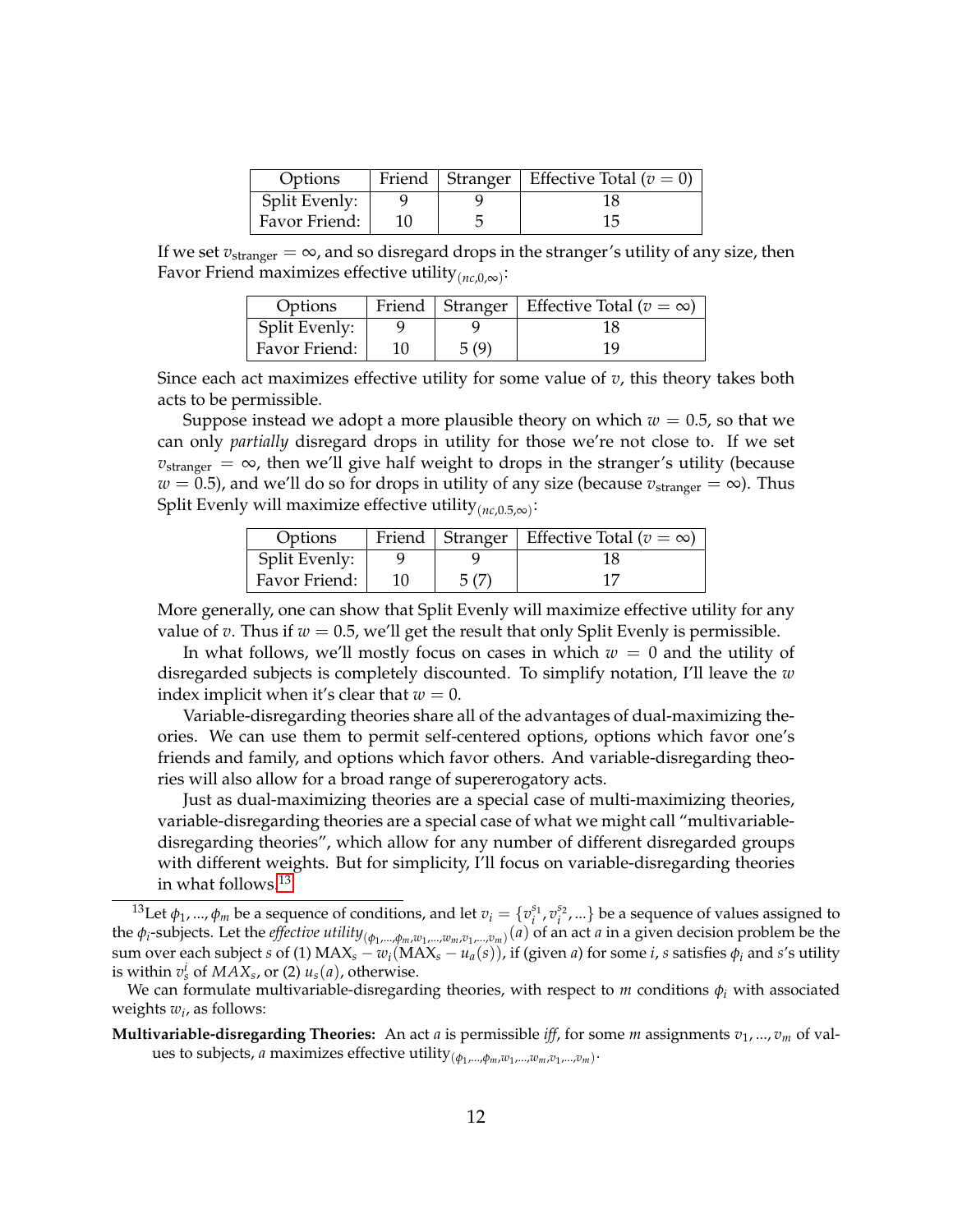### <span id="page-12-0"></span>**3.2 Self-Discounting Utilitarianism**

Suppose we want to handle Parental Sacrifice by modifying Utilitarianism to allow us to disregard ourselves. As we've seen, we can do this by adopting a dual-maximizing theory, SOU. But we can also do this by adopting a variable-disregarding theory. Taking the condition *φ* to be being oneself (call this condition *s*), and taking the associated weight to be  $w = 0$  yields the following theory:

**Self-Discounting Utilitarianism (SDU):** An act *a* is permissible *iff*, for some value *v*, *a* maximizes effective utility $_{(s,v)}$ .

So SDU tells us that *a* is permissible *iff* there's some value *v* such that disregarding drops in one's own utility of up to that amount makes *a* maximize utility.

SDU yields the desired prescriptions in Parental Sacrifice. If we set  $v = 0$ , and so don't disregard any drops in our utility, then not working overtime maximizes effective utility(*s*,0) :

| Options               |    |    | Self   Child   Effective Total ( $v = 0$ ) |
|-----------------------|----|----|--------------------------------------------|
| Don't Work Overtime:  | 10 | 10 |                                            |
| <b>Work Overtime:</b> |    |    | 19                                         |

If we set  $v = \infty$ , and so disregard drops of any amount to our utility, then working overtime maximizes effective utility(*s*,∞) :

| Options               | Self   | Child   Effective Total ( $v = \infty$ ) |
|-----------------------|--------|------------------------------------------|
| Don't Work Overtime:  |        |                                          |
| <b>Work Overtime:</b> | 8 (10) |                                          |

Thus both options are permissible.

Unlike SOU, SDU also yields the desired prescriptions in Variable Parental Sacrifice. If we set  $v = 0$ , and so don't disregard drops of any amount to our utility, then not working overtime maximizes effective utility(*s*,0) :

| Options                   | Self |    | Child   Effective Total ( $v = 0$ ) |
|---------------------------|------|----|-------------------------------------|
| Don't Work Overtime:      |      | 10 | 20                                  |
| Work 1 Week of Overtime:  |      |    | 19                                  |
| Work 2 Weeks of Overtime: |      |    | 19                                  |

If we set  $v = 2$ , and so disregard drops of up to 2 units to our utility, then working one week of overtime maximizes effective utility(*s*,2) :

| Options                   | Self  | Child | Effective Total ( $v = 2$ ) |
|---------------------------|-------|-------|-----------------------------|
| Don't Work Overtime:      | 10    | 10    | 20                          |
| Work 1 Week of Overtime:  | 8(10) |       | 21                          |
| Work 2 Weeks of Overtime: |       |       | 19                          |

If we set  $v = \infty$ , and so disregard drops of any amount to our utility, then working two weeks of overtime maximizes effective utility(*s*,∞) :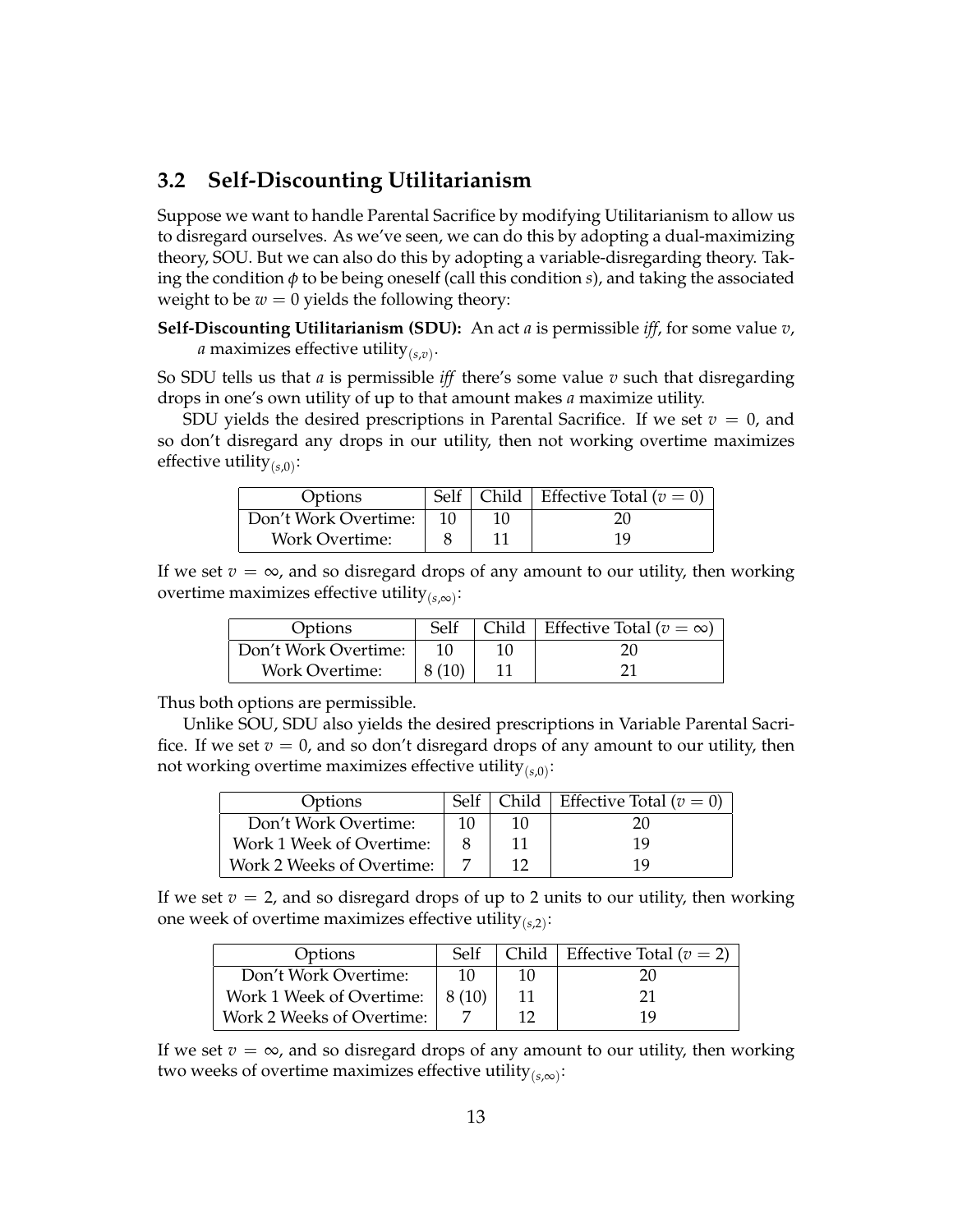| Options                                    | <b>Self</b> |    | Child   Effective Total ( $v = \infty$ ) |
|--------------------------------------------|-------------|----|------------------------------------------|
| Don't Work Overtime:                       | -10         | 10 | 20                                       |
| Work 1 Week of Overtime: $\mid 8(10) \mid$ |             |    | 21                                       |
| Work 2 Weeks of Overtime:   7 (10)         |             |    | רר                                       |

So SDU yields the desired result that all three options are permissible.

### **3.3 Further Problems**

SOU yields plausible verdicts in Parental Sacrifice, and SDU yields plausible verdicts in both Parental Sacrifice and Variable Parental Sacrifice. But both SOU and SDU yield strange results in cases where other subjects are willing to make sacrifices as well, such as the following:

**Two Parental Sacrifices:** Your child's birthday is coming up. You have the option of working overtime in order to buy your child a gift. Doing so would significantly decrease the utility of both you and your partner – the decrease for each of you would be greater than the utility your child would receive from the gift. But your partner is willing to make the sacrifice, and no one else's utility would be affected.

In this case we might represent your options as follows:

| Options               | Self | Partner, Child | Total |
|-----------------------|------|----------------|-------|
| Don't Work Overtime:  | 10   | 10, 10         | 30    |
| <b>Work Overtime:</b> |      | 8.11           | 27    |

According to SOU it will be impermissible to work overtime, since doing so maximizes neither total utility nor the utility of everyone else. Likewise, according to SDU it will be impermissible to work overtime, since regardless of how much of your utility we disregard, not working overtime will maximize effective utility<sub>(*s*,*v*)</sub>. If  $v < 2$ , then the effective utility<sub>( $s, v$ )</sub> of not working overtime will be 30 instead of 27:

| Options               |    |       | Self   Partner, Child   Effective Total ( $v < 2$ ) |
|-----------------------|----|-------|-----------------------------------------------------|
| Don't Work Overtime:  | 10 | 10.10 | 30                                                  |
| <b>Work Overtime:</b> |    | 8.11  |                                                     |

And if  $v \ge 2$ , then the effective utility<sub>(s,*v*)</sub> of not working overtime will be 30 instead of 29:

| Options               | Self  |        | Partner, Child   Effective Total ( $v \geq 2$ ) |
|-----------------------|-------|--------|-------------------------------------------------|
| Don't Work Overtime:  | 10    | 10, 10 | 30                                              |
| <b>Work Overtime:</b> | 8(10) | 8, 11  | 29                                              |

So no matter what we set *v* to, not working overtime maximizes effective utility. Thus SDU takes not working overtime to be obligatory.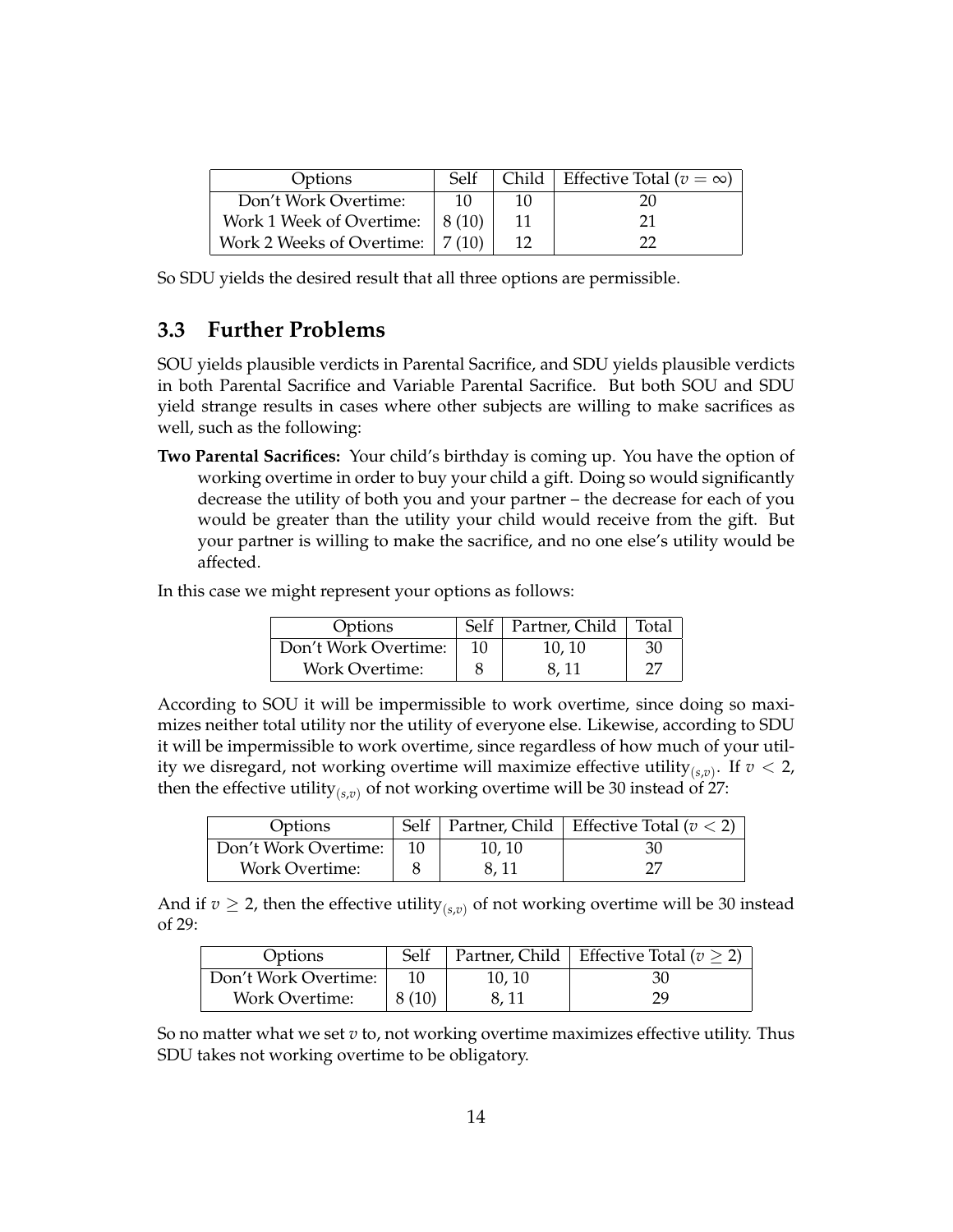These are implausible verdicts, especially when combined with the verdicts SOU and SDU make in Parental Sacrifice. If it's permissible for you to willingly sacrifice some of your well-being for your child, then it should be permissible for your partner to do so as well. The fact that in Two Parental Sacrifices your partner cannot themselves act in order to make this sacrifice doesn't seem morally relevant.

Moreover, if we accept SOU or SDU, we have to accept an odd conflict between our permissions and those of others. To see this, return to the Parental Sacrifice case. When it's the parent making the decision, SOU and SDU both yield the verdict that it's permissible for the parent to work overtime. But suppose that working overtime also requires the parent's manager to sign off. Then it will be the manager making the decision. And since the manager isn't one of the parties involved, SOU and SDU will both yield the same verdicts as standard Utilitarianism, namely, that it's impermissible for the parent work overtime. So while SOU and SDU allow the parent to make this self-sacrifice, it won't allow the manager to let this self-sacrifice take place.

This yields an uncomfortable tension between our permissions and those of others. While SOU and SDU will permit you to make self-sacrifices, they'll also require everyone else to prevent you from doing so. This has the consequence that it would be virtually impossible to carry out these self-sacrifices in a society where everyone did the right thing. This is because most of our potential sacrifices require the acquiescence of others to go through, and others would be forbidden from allowing these sacrifices to take place. Banking agents would be obligated to not allow the relevant checks to clear, store owners would be obligated to not sell the relevant products to the relevant people, bosses would be obligated to refuse to allow the relevant people to work overtime, and so on. This would be a strange state of affairs.

Let's take a step back. Two Parental Sacrifices seems similar in morally relevant respects to Parental Sacrifice and Variable Parental Sacrifice, and it seems the explanation of why it's permissible to work overtime in each case should be the same. But while a self-other asymmetry could potentially explain the permissibility of working overtime in Parental Sacrifice and Variable Parental Sacrifice, it can't explain the permissibility of working overtime in Two Parental Sacrifices. For in Two Parental Sacrifices, working overtime doesn't just lower your utility (which a self-other asymmetry could allow you to ignore), it also lowers the net utility of others. Thus we have reason to be skeptical that a self-other asymmetry is what's at the heart of these cases.

More generally, this suggests that the various authors who have taken Utilitarianism to have a special problem with "altruistic" objections have missed the forest for the trees. They've identified a particular batch of problem cases, and have taken those problem cases to encapsulate the whole problem. What cases like Two Paternal Sacrifices show is that these "altruistic" objections are really just an instance of a broader interpersonal phenomena. And in order to address this broader phenomenon, we need to do more than to just permit agents to disregard their own utility.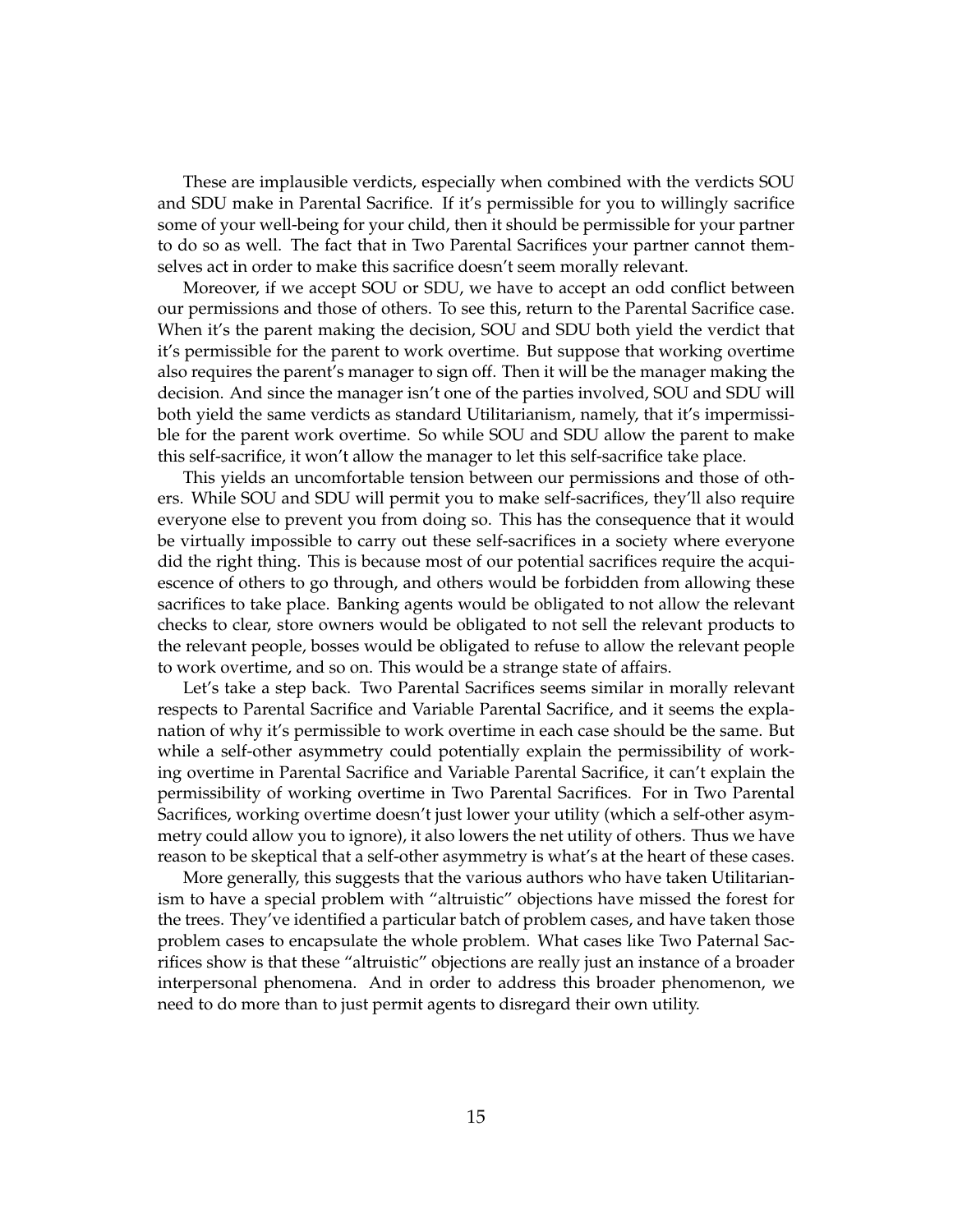## **4 Consent**

### **4.1 Consent-Discounting Utilitarianism**

In his discussion of these "altruistic" objections, Slote raises the following thought:

"It has been suggested to me that the reason we are allowed to harm ourselves or avoid some benefit, where we should not be permitted to harm another person or prevent her from receiving a similar benefit, lies in the consent implicit in actions we do to ourselves. If I harm myself to avoid a benefit, I presumably do this willingly, whereas the agent whom I refuse to benefit does not consent to this neglect (and when she does there is nothing wrong with what I do). It might be then thought that the moral asymmetry we have noted is not a deep feature of morality, but rather derivative from and justifiable in terms of the moral importance of consent."<sup>[14](#page-15-0)</sup>

Although Slote goes on to reject this suggestion, I think this is exactly right. The key moral distinction in these cases is not the distinction between self and others, it's the distinction between those who consent and those who do not.

If this thought is correct, then the modification of Utilitarianism suggested in section [3.2](#page-12-0) is too cautious. Instead of modifying standard Utilitarianism to permit disregarding oneself, we should modify it to permit disregarding those who consent. That is, we should change the condition  $\phi$  picking out who we can disregard from "oneself" to "those who consent to the act". Then we can explain the appearance of a self-other asymmetry in such cases as deriving from the asymmetry in what subjects typically consent to.[15](#page-15-1)

In some of the literature, the term "consent" is used to mean something like waiv-ing a right, or releasing someone from a duty to you.<sup>[16](#page-15-2)</sup> That is, consent is used to mean something which is by definition morally significant. This is not how I'm using the term "consent". I'm using the term "consent" in its more colloquial sense, to denote something like agreement or acquiescence. And while one might plausibly take agreement or acquiescence to have moral significance, we can use these notions without presupposing that they have moral significance.

It's plausible that consent (so understood) must satisfy certain conditions in order to be morally relevant. For example, we might want to require the consenting subject to be informed, competent, free from coercion, and so on, in order for their consent to count. For now, I'll simply take for granted that there are some conditions of this

<span id="page-15-1"></span><span id="page-15-0"></span><sup>14</sup>See [Slote](#page-28-1) [\(1984\)](#page-28-1), p.190-191.

<sup>&</sup>lt;sup>15</sup>The suggestion is that *this* apparent self-other asymmetry can be explained in terms of consent. It is not that *all* self-other asymmetries can be explained in terms of consent. For example, if one chooses to deal with "demandingness" objections by allowing agents to partially disregard the utility of others, then one is positing a kind of self-other asymmetry. But this self-other asymmetry cannot be explained in terms of consent.

<span id="page-15-2"></span> ${}^{16}E.g.,$  see [Liberto](#page-28-8) [\(2017\)](#page-28-8).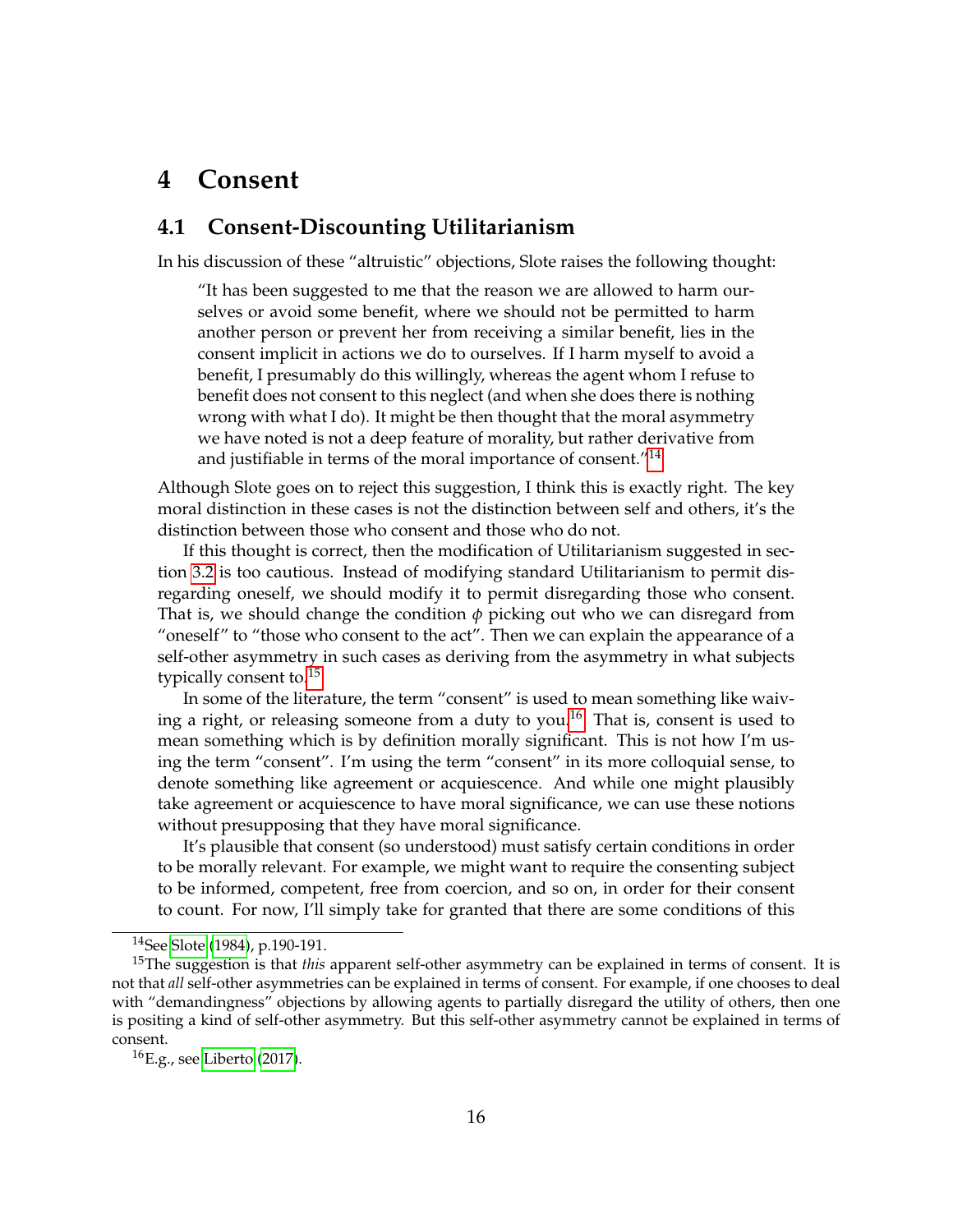kind, and I'll call consent that satisfies these conditions "morally relevant consent", or "consent*m*" for short. We'll return to examine the question of what consent*<sup>m</sup>* is in section [4.2.](#page-17-0)

Now let's return to the task at hand: formulating a theory that permits disregarding those who consent. We can construct a variable-disregarding theory that does this by taking the condition *φ* to be consent*<sup>m</sup>* to the act in question (call this condition *c*), and taking the associated weight to be  $w = 0$ :

**Consent-Discounting Utilitarianism (CDU):** An act *a* is permissible *iff*, for some assignment of values  $v$  to subjects who satisfy  $c$ ,  $a$  maximizes effective utility<sub>c, $v$ </sub>.

So CDU tells us that *a* is permissible *iff* there's some assignment of values *v* to subjects such that disregarding drops in utility of up to those amounts for subjects who consent<sub>m</sub> to *a* makes *a* maximize utility.<sup>[17](#page-16-0)</sup>

Now let's see how CDU handles the three cases we've discussed. In all of these cases you consent*<sup>m</sup>* to whichever action you perform, and for concreteness I'll assume your child also consents*m*, though we get the same results regardless of whether your child consents<sub>*m*</sub> or not. Let's start with Parental Sacrifice. If we set  $v = \{0, 0\}$  (i.e., set  $v_{\rm self}=0$  and  $v_{\rm child}=0$ ), then not working overtime maximizes effective utility<sub>( $c$ ,{0,0}</sub>):

| Options               |  | Self   Child   Effective Total ( $v = 0,0$ ) |
|-----------------------|--|----------------------------------------------|
| Don't Work Overtime:  |  |                                              |
| <b>Work Overtime:</b> |  | 19                                           |

And if we set  $v = \{\infty, 0\}$ , then working overtime will maximize effective utility  $_{(c, \{\infty, 0\})}$ :

| Options               | Self  | Child   Effective Total ( $v = \infty$ , 0) |
|-----------------------|-------|---------------------------------------------|
| Don't Work Overtime:  |       | 20                                          |
| <b>Work Overtime:</b> | 8(10) |                                             |

So CDU will take both options to be permissible.

Now consider Variable Parental Sacrifice. If we set  $v = \{0,0\}$  (i.e., set  $v_{self} = 0$  and  $v_{\text{child}} = 0$ ), then not working overtime maximizes effective utility<sub>( $c$ </sub>{0,0}):

| Options                   |    |     | Self   Child   Effective Total ( $v = 0,0$ ) |
|---------------------------|----|-----|----------------------------------------------|
| Don't Work Overtime:      | 10 | 10. | 20                                           |
| Work 1 Week of Overtime:  |    |     | 19                                           |
| Work 2 Weeks of Overtime: |    |     | 19                                           |

<span id="page-16-0"></span>If we set  $v=\{2,0\}$  , then working one week of overtime maximizes effective utility  $_{(c,\{2,0\})}$ :

<sup>&</sup>lt;sup>17</sup>Note that although I've described CDU as disregarding *drops* in utility of those who consent, it also effectively disregards *increases* in utility of those who don't consent to the increase. E.g., consider a subject who doesn't consent to the option *a* that maximizes their utility, and instead prefers an option *b* that brings them a lower utility instead. Since the subject consents to *b*, they'll treated as if they had the utility they would have given *a* for the purposes of evaluating *b*, and thus the increase in utility that *a* brings them won't end up telling in favor of *a*.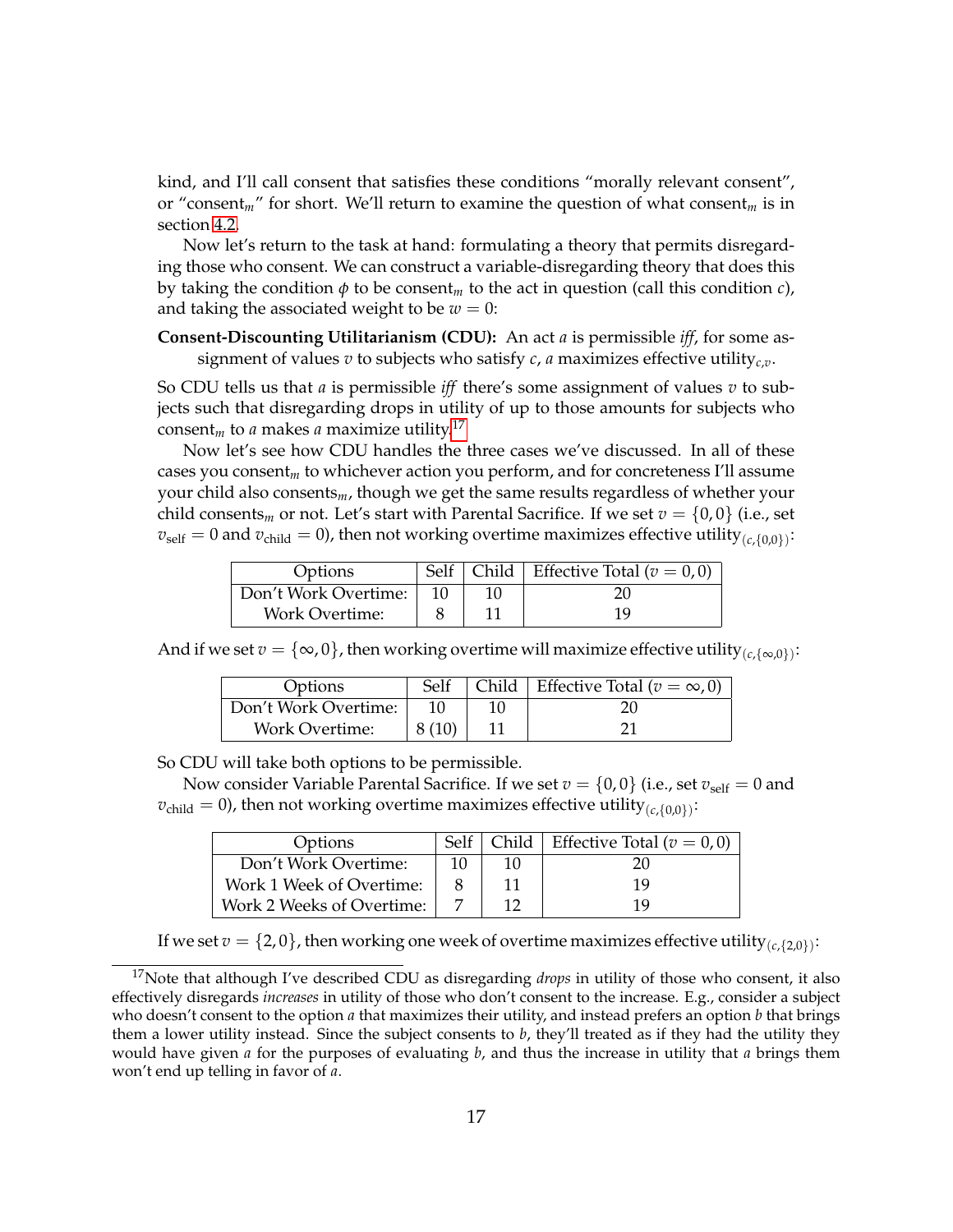| Options                   | Self  |    | Child   Effective Total ( $v = 2, 0$ ) |
|---------------------------|-------|----|----------------------------------------|
| Don't Work Overtime:      | -10   | 10 | 20                                     |
| Work 1 Week of Overtime:  | 8(10) |    | 21                                     |
| Work 2 Weeks of Overtime: |       |    | 19                                     |

And if we set  $v = \{\infty, 0\}$ , then working two weeks of overtime maximizes effective  $\text{utility}_{(c,\{\infty,0\})}\colon$ 

| Options                                 | Self           | Child | Effective Total ( $v = \infty$ , 0) |
|-----------------------------------------|----------------|-------|-------------------------------------|
| Don't Work Overtime:                    |                | 10    | 20                                  |
| Work 1 Week of Overtime:                | $\perp$ 8 (10) |       |                                     |
| Work 2 Weeks of Overtime: $\mid$ 7 (10) |                |       |                                     |

So CDU will take all three options to be permissible.

Now consider Two Parental Sacrifices. In this case there's a third subject, your partner, who will also consent<sub>*m*</sub> to whatever act you perform. If we set  $v = \{0,0,0\}$ (i.e., set  $v_{\text{self}} = 0$ ,  $v_{\text{partner}} = 0$ , and  $v_{\text{child}} = 0$ ), then not working overtime maximizes effective utility(*c*,{0,0,0}) :

| Options               |        | Self   Partner, Child   Effective Total ( $v = 0, 0, 0$ ) |
|-----------------------|--------|-----------------------------------------------------------|
| Don't Work Overtime:  | 10, 10 | 30                                                        |
| <b>Work Overtime:</b> | 8.11   |                                                           |

And if we set  $v=\{\infty,\infty,0\}$ , then working overtime maximizes effective utility  $_{(c,\{\infty,\infty,0\})}$ :

| Options              | Self  |           | Partner, Child   Effective Total ( $v = \infty, \infty, 0$ ) |
|----------------------|-------|-----------|--------------------------------------------------------------|
| Don't Work Overtime: |       | 10.10     | 30                                                           |
| Work Overtime:       | 8(10) | 8(10), 11 | 31                                                           |

So CDU will take both options to be permissible.

#### <span id="page-17-0"></span>**4.2 Morally Relevant Consent**

#### <span id="page-17-2"></span>**4.2.1 Informed, Competent, and Uncoerced Consent**

Now let's consider what kinds of conditions we want an account of consent*<sup>m</sup>* to take into consideration.[18](#page-17-1)

First, we want consent*<sup>m</sup>* to require that the subject is informed. If a subject would consent to having their money taken, but only because they've been deceived into

<span id="page-17-1"></span> $18$ In addition to the informed, competent, and uncoerced conditions described below, some have suggested to me that one might add a fourth condition that requires the act to line up with the subject's desires or deep commitments in order for them to consent*m*. (For a discussion of a view along these lines, see [Kil](#page-28-9)[loren](#page-28-9) [\(2019\)](#page-28-9).) This clause would rule out consent that was merely made because the subject was trying to be nice, or felt obligated to consent, even though they didn't really want to. This is an interesting suggestion, and I take a version of CDU incorporating such a clause to be a viable option.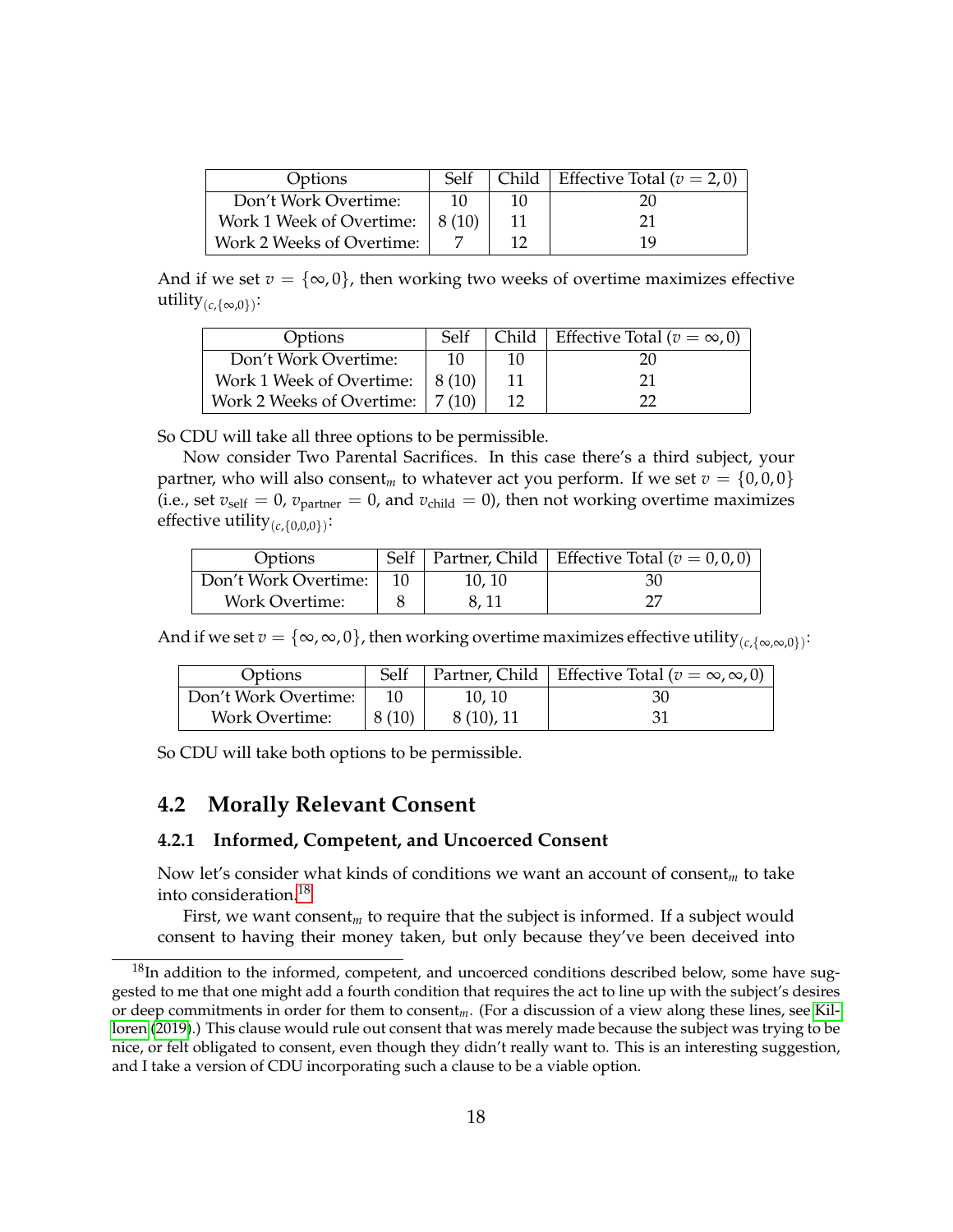thinking that they'd get it back, we should not take them to be consenting*m*. Likewise, if a subject would consent to giving up their salary bonus, but only because they falsely believe that if they do, it will go to charity, we should not take them to be consenting*m*. [19](#page-18-0)

Second, we want consent<sub>*m*</sub> to require that the subject is competent. If a subject would consent to being lit on fire, but only because they're mentally ill, we should not take them to be consenting*m*. Likewise, if a subject would consent to having all of their property taken, but only because they're very young or on powerful drugs, we should not take them to be consenting*m*. [20](#page-18-1)

Adding this competence clause raises a potential worry. Suppose one identifies competence with rationality. On some conceptions of rationality, a rational agent would never consent to a decrease in utility, and never dissent to an increase in utility. If so, and we require competence for consent*m*, then no one will ever consent*<sup>m</sup>* to acts which decrease their utility. But then CDU becomes equivalent to standard Utilitarianism, since the deviations from maximizing utility that CDU allows will never come into play.

This worry requires an understanding of competence that equates "competent" with "ideally prudentially rational", or something of that kind. This strong understanding of the competence condition is not what I have in mind. The notion of competence I have in mind here is something weaker, something like the kind of competence required in order for one's actions to be subject to moral evaluation. For example, normal human adults might be thought to be subject to such evaluation, while dogs are not. Thus one might take normal human adults, but not dogs, to be competent.[21](#page-18-2) And if we assess CDU using this weaker notion of competence, this worry will not arise.

Third, we want consent*<sup>m</sup>* to require that the subject is uncoerced. Suppose you live under the rule of a sadistic dictator, who can scan your brain to detect whether you've consented to various things. And suppose the dictator will scan your brain and react as follows: if you consent to their cutting off your hand then they will do so, and if you do not consent to their cutting off your hand then they will kill you. If you know all of this then you might reasonably consent to them cutting off your hand. But we

<span id="page-18-0"></span> $19$ For some discussions of how to spell out the notion of informed consent, see [Manson and O'Neill](#page-28-10) [\(2007\)](#page-28-10), [Beauchamp and Childress](#page-27-0) [\(2008\)](#page-27-0) and [Eyal](#page-28-11) [\(2012\)](#page-28-11).

<span id="page-18-1"></span> $20$ For a discussion of some of the issues that arise with respect to assessing competence, see [Grisso and](#page-28-12) [Appelbaum](#page-28-12) [\(1998\)](#page-28-12), [Beauchamp and Childress](#page-27-0) [\(2008\)](#page-27-0) and [Charland](#page-27-1) [\(2011\)](#page-27-1).

<span id="page-18-2"></span> $^{21}$ Granted, this notion of competence seems to come in degrees. Likewise, the extent to which a subject's actions are subject to moral evaluation seems to come in degrees (see [Charland](#page-27-1) [\(2011\)](#page-27-1)). If one wanted to take this into consideration, one might consider modifying CDU to take *degrees* of competent consent into account. Alternatively, one might simply take the strength of deontic obligations to be something which admits of variable degree – a highly competent agent can do something wrong, while a barely competent agent can only do something wrong. These are interesting issues, but not ones I'll take up here. For simplicity, I'll simply proceed on the assumption that a binary notion of competence will suffice.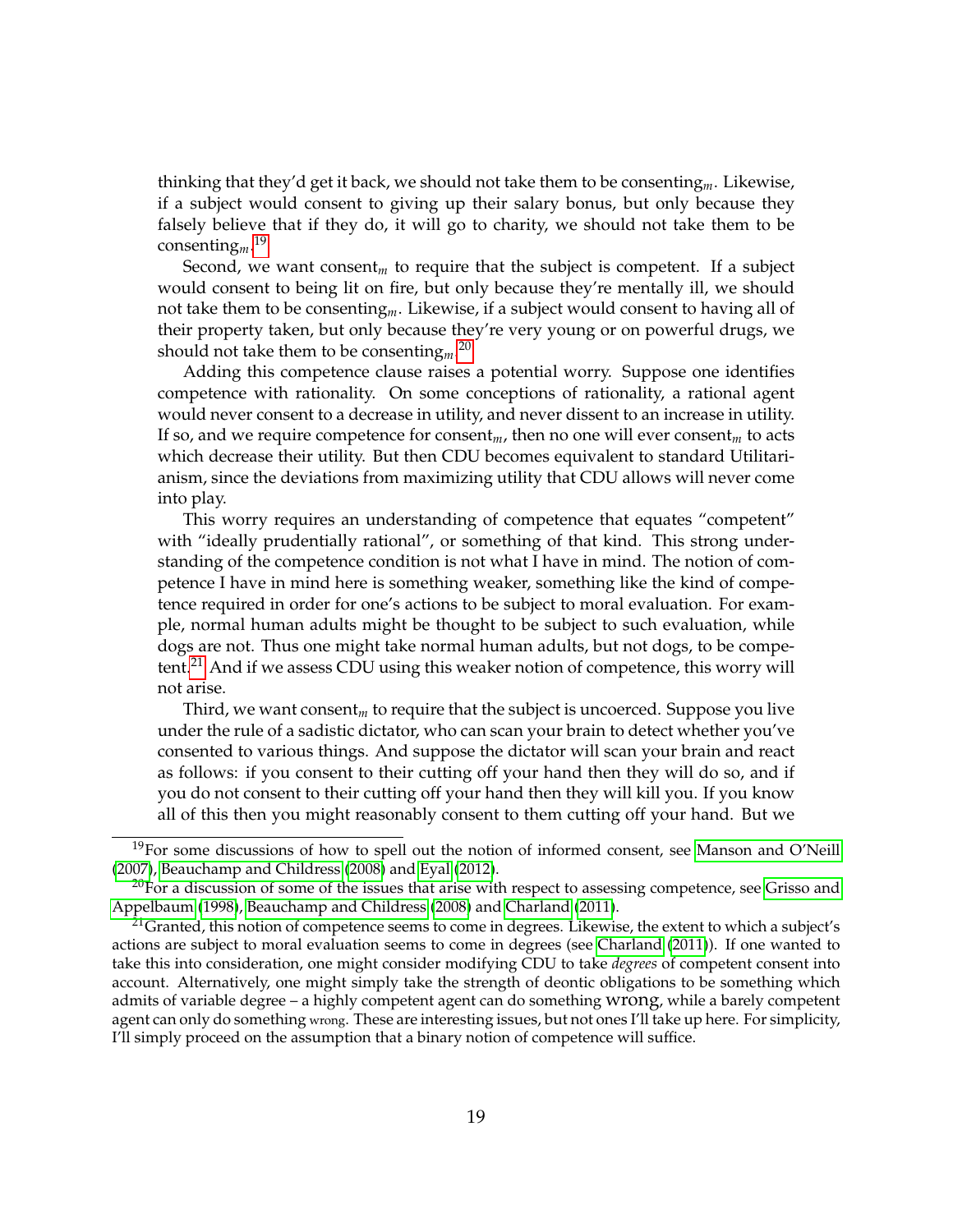should not take you to be consenting<sub>*m*</sub> to their cutting off your hand.<sup>[22](#page-19-0)</sup>

#### **4.2.2 Actual versus Ideal Consent**

We want consent*<sup>m</sup>* to be informed, competent, and uncoerced. But there are a couple different ways in which one might incorporate these kinds of conditions into an account of consent*m*. First, one might take a subject to consent*<sup>m</sup>* to *a iff* they consent to *a* and satisfy the relevant conditions. We might call this the *actual* way of incorporating these conditions, since it requires the subject to actually satisfy these conditions in order to count as consenting*m*. Second, one might take a subject to consent*<sup>m</sup>* to *a iff* the following counterfactual is true: if the agent were to perform this act, and if *s* were informed, competent and uncoerced, then *s* would consent to the act.<sup>[23](#page-19-1)</sup> We might call this the *ideal* way of incorporating these conditions, since it only requires an idealized version of the subject who satisfies these conditions to consent in order for the subject to count as consenting*m*.

I take both the actual and ideal approaches to have intuitive appeal. $^{24}$  $^{24}$  $^{24}$  And in some cases our intuitions regarding these approaches conflict. For example, suppose a member of an isolated tribe with no experience of modern medicine is bleeding to death. And suppose a medic has found the subject, and must insert a needle into their arm in order to give them the blood transfusion needed to save their life. In light of the subject's lack of familiarity with modern medicine, and their lack of understanding of what the needle insertion is for, they don't consent to having the needle inserted into their arm. But suppose that if the subject were informed of what the needle was for, and understood that this was necessary to save their life, they would consent.

Now, in this case should we treat the subject as consenting*<sup>m</sup>* to have the needle inserted into their arm? That is, with respect to the morally relevant notion of consent, should we treat them as consenting? I think most feel torn about this case. On the one hand, they don't actually consent to having the needle inserted into their arm, and that seems morally important. On the other hand, they clearly would consent if they were appropriately informed, and that seems morally important as well.

I think both ways of understanding consent*<sup>m</sup>* are viable. So in what follows, I'll leave it open which notion of consent*<sup>m</sup>* we're working with. And in the few places

<span id="page-19-2"></span> $^{24}$ For a discussion of some of the merits and demerits of appealing to something like hypothetical or ideal consent, see [Thomson](#page-29-5) [\(1990\)](#page-29-5), [Stark](#page-29-6) [\(2000\)](#page-29-6), and [Enoch](#page-27-2) [\(2017\)](#page-27-2).

<span id="page-19-0"></span><sup>&</sup>lt;sup>22</sup> Although I'm not taking a stand here on how to understand coercion, those looking for a more concrete account could do worse than assuming something like [Nozick'](#page-28-13)s [\(1969\)](#page-28-13) account.

<span id="page-19-1"></span> $23$ There are further important details here regarding how we evaluate this counterfactual, of course. In particular, we want to ensure that when evaluating this counterfactual we prioritize holding fixed facts regarding the subject's utility (so that their utility given each act remains unchanged) and other facts regarding their personality that bear on whether they'd consent to the act. Pete Graham has suggested that we might also consider a different notion of ideal consent*m* linked to a counterfactual that doesn't have the performance of the act in the antecedent. This alternative notion of ideal consent would largely yield the same results, though it would yield a different response to Slote's first argument discussed in section [5.3](#page-24-0) (cf. footnote [33\)](#page-25-0).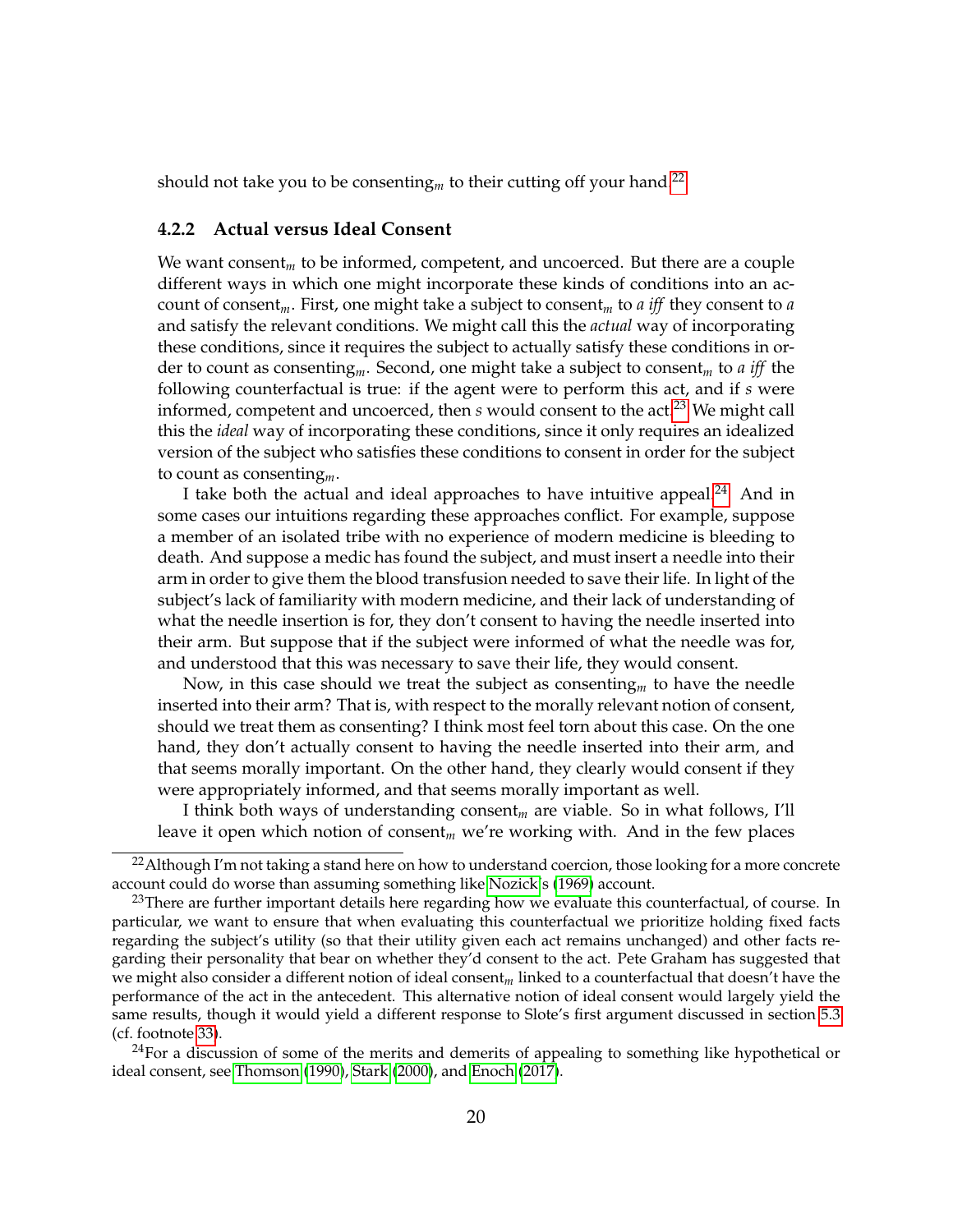where our choice between actual and ideal consent*<sup>m</sup>* makes a difference, I'll note how these two approaches diverge.

## **5 Objections**

### <span id="page-20-0"></span>**5.1 Objections to Consent Discounting Utilitarianism**

Now let's turn to consider some potential objections to CDU.

One objection to CDU is that in cases where  $w = 0$ , it will permit choosing dominated acts – i.e., permit choosing an act even though there's some other act available which is strictly better for disregarded subjects, and just as good for privileged ones. And one might object that this is implausible.

CDU will have this consequence, but this is a consequence we should accept. To see this, consider a version of Parental Sacrifice in which your child would end up being equally happy with or without the gift. (While your child would greatly enjoy the gift, if you didn't buy it then they would end up finding something else to enjoy.) In this case, I take it that it's still permissible for you to work overtime, even though the option of working overtime is dominated by the option of not working overtime. And CDU yields this verdict. I.e., if we set  $v = \infty$ , then both options maximize effective utility(*c*,∞) :

| Options               | Self  | Child   Effective Total ( $v = \infty$ ) |
|-----------------------|-------|------------------------------------------|
| Don't Work Overtime:  |       |                                          |
| <b>Work Overtime:</b> | 8(10) | 20                                       |

And so CDU will take both options to be permissible, as desired.

Likewise, consider a version of Two Parental Sacrifices in which your child would end up being equally happy with or without the gift. Again, I take it to be permissible for you to work overtime if both you and your partner are willing to make the sacrifice, even though working overtime is dominated by not working overtime. And again, CDU yields this verdict. I.e., if we set  $v = \infty$ , then both options maximize effective utility(*c*,∞) :

| Options               | Self  |           | Partner, Child   Effective Total ( $v = \infty$ ) |
|-----------------------|-------|-----------|---------------------------------------------------|
| Don't Work Overtime:  | 10    | 10, 10    | -30                                               |
| <b>Work Overtime:</b> | 8(10) | 8(10), 10 | 30                                                |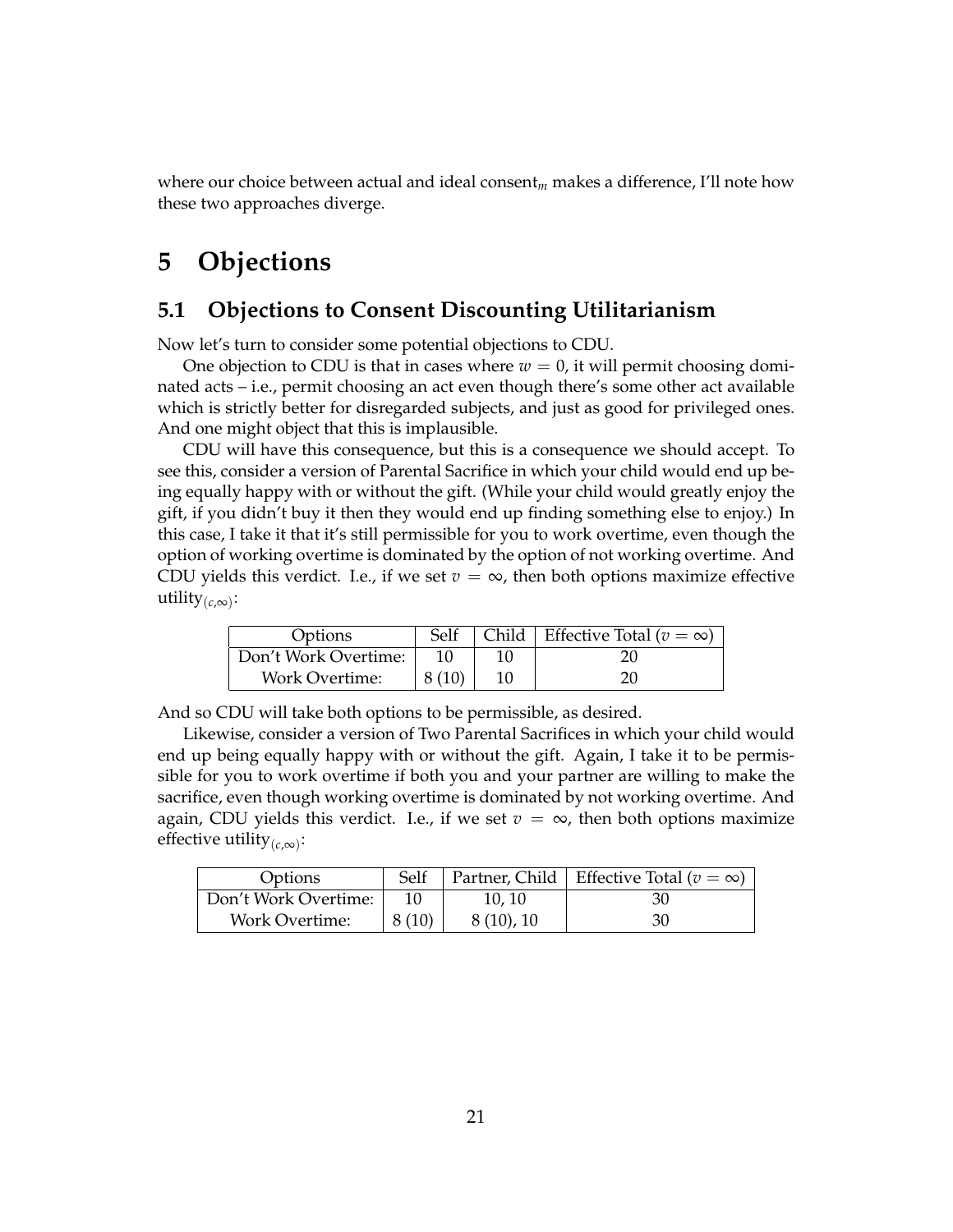As before, CDU will yield the desired verdict that both options are permissible.<sup>[25,](#page-21-0)[26](#page-21-1)</sup>

Here is a second objection to CDU. Consider the following variant of Variable Parental Sacrifice:

| Options                   | Self | Child | Total |
|---------------------------|------|-------|-------|
| Don't Work Overtime:      | 10   | 10    | 20    |
| Work 1 Week of Overtime:  |      | 11    | 19    |
| Work 2 Weeks of Overtime: | 7.9  | 11.9  | 19.8  |

CDU will still take working one week of overtime to be permissible, since working one week of overtime maximizes effective utility $_{(c,\{2,0\})}$ . But one might worry that in this case it should be impermissible to work one week of overtime in this case, since working two weeks of overtime will only cost you an additional 0.1 utility while granting your child an additional 0.9 utility.

I take the intuition behind this worry to be this: working one week of overtime is impermissible because, given the other options available, it's an inefficient sacrifice. If you work one week of overtime you sacrifice 2 utility to give 1 utility for your child, while if you work two weeks of overtime you sacrifice 2.1 utility to give 1.9 utility for you child. And one might hold that if one is going to make a utility-decreasing sacrifice, then one's obligated to do so in as efficient manner as possible.

This worry is similar to one I addressed in section [2.3](#page-5-1) (in footnote [9\)](#page-5-0). But since it's been repeatedly raised in conversation as a worry for CDU, I'll address it again here. I think this worry is not compelling because I think it's false that permissible utilitydecreasing sacrifices must be maximally efficient. That would entail that if we could work a week of overtime to buy our child a present, or could make a more efficient sacrifice by selling our leg in order to allow our child to go to college, then only selling our leg (or making no sacrifice at all) would be permissible. That's implausible.

<span id="page-21-0"></span><sup>&</sup>lt;sup>25</sup>Here is another dominance-violating case that one might take to be more damning. (Thanks to Pete Graham here.) Suppose someone is drowning, and you can either rescue them (at no cost to yourself) or let them drown. If the person consents to your letting them drown, CDU would hold that it's permissible to do so. But (the objection goes) surely that's not right.

When we fill in the details regarding this case, we naturally imagine the subject as someone who is severely depressed, or is suffering from a mental illness of some kind. But such a subject would not be competent, and so could not consent*m* to your letting them drown. Thus CDU would not say it's permissible to let them drown. Could we fill in the details of this case in a way that makes it plausible that the subject is informed and competent? I find this very hard to do. But I find that the more I do to make it plausible that a subject could provide informed and competent consent to your letting them drown, the more plausible it becomes that it's permissible to let them drown. (In this respect this case is similar to the brainwashing case discussed below (see especially footnote [29\)](#page-22-0).)

<span id="page-21-1"></span><sup>&</sup>lt;sup>26</sup>CDU's treatment of these dominance cases entails that it will sometimes violate the kind of "Bang for your Buck" principle defended by [Graham](#page-28-14) [\(2019\)](#page-28-14), which (roughly) requires you to "make the most" out of losses inflicted on others. Thus if we consider a case where I can choose between lowering your utility by 1 to increase my utility by 1, lowering your utility by 1 to increase my utility be 2, or doing nothing, the first option would be impermissible according to the Bang for your Buck principle. But if you consent to all three options, then CDU will entail that the first option is permissible.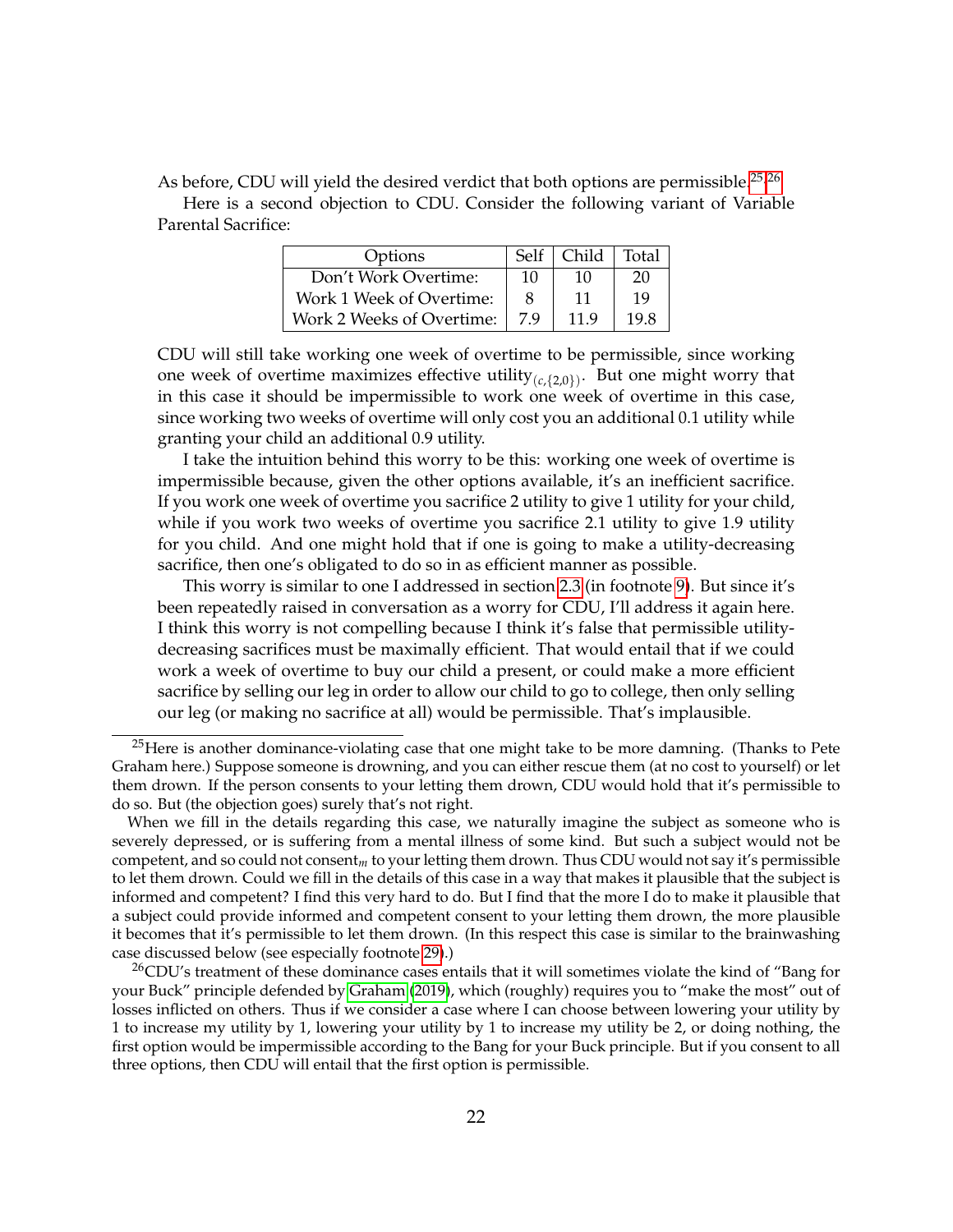I think the right stance to take here is the one I described at the end of section [2.3.](#page-5-1) Namely, you should be free to determine how much of your utility you're willing to sacrifice when performing utility-decreasing altruistic acts. You can choose not to sacrifice any of your utility and not work overtime, you can choose to sacrifice a lot of utility and work two weeks of overtime, or you can choose to sacrifice no more than 2 utility, and work one week of overtime.

Here is a third objection to CDU. Consider an evil dictator who has brainwashed everyone else, so that they now consent to anything they might do. Then it seems like CDU would make it permissible for the dictator to torture everyone, since they all consent to this decrease in utility. This seems like the wrong result – it shouldn't be permissible for a dictator to do whatever they want just because they've brainwashed everyone.

Of course, everyone wouldn't consent to being brainwashed in the first place, so presumably the act of brainwashing itself wouldn't be permissible. So the evil dictator would still be doing something wrong at some point in the process. But one might think that, past events aside, the dictator is also doing something wrong *now* by torturing everyone.

How the proponent of CDU will reply to this worry depends on the notion of "brainwashing" in play. On the one hand, everyone may be "brainwashed" in the sense that they only consent to (say) being tortured by the dictator because they're not informed, competent or uncoerced. If they were informed, competent and uncoerced, they would not consent to being tortured. On this understanding of the case, the populace consents to being tortured but does not consent*<sup>m</sup>* to being tortured. Thus torturing everyone would be impermissible.<sup>[27](#page-22-1)</sup>

On the other hand, one might construct a scenario in which everyone is "brainwashed" to consent in a manner that leaves them informed, competent and uncoerced. In that case, everyone would consent*<sup>m</sup>* to being tortured. This case is hard to envision – it's difficult to think of a scenario in which a populace full of informed, competent and uncoerced subjects would still consent to being tortured. But if they consent despite being informed, competent and uncoerced, then it sounds like they're not so much brainwashed as convinced.<sup>[28](#page-22-2)</sup> And if this is how we understand the case, then it's not clear it's wrong for the dictator to torture everyone after all.<sup>[29](#page-22-0)</sup>

<span id="page-22-0"></span> $^{29}$ It's important here not to confuse the plausibility of there being a case in which everyone would consent to being tortured despite being informed, competent and uncoerced, with the plausibility of its being permissible for the dictator to torture them in such a case. To appropriately evaluate the latter question,

<span id="page-22-1"></span> $^{27}$ I take it that this is the way brainwashing is usually understood, since brainwashing is generally taken to undermine competence.

<span id="page-22-2"></span> $28$ On this understanding, we're employing the term "brainwashed" to mean something like "convinced of something that radically alters your beliefs or consenting attitudes" or "convinced to adopt beliefs or consenting attitudes that you (initially) strongly disagreed with". This does seem to be one way in which we use the term "brainwashed". Those who are convinced to enter a cult, for example, are often called brainwashed, even though in at least some cases it seems like those who enter the cult are competent, relatively informed, and so on.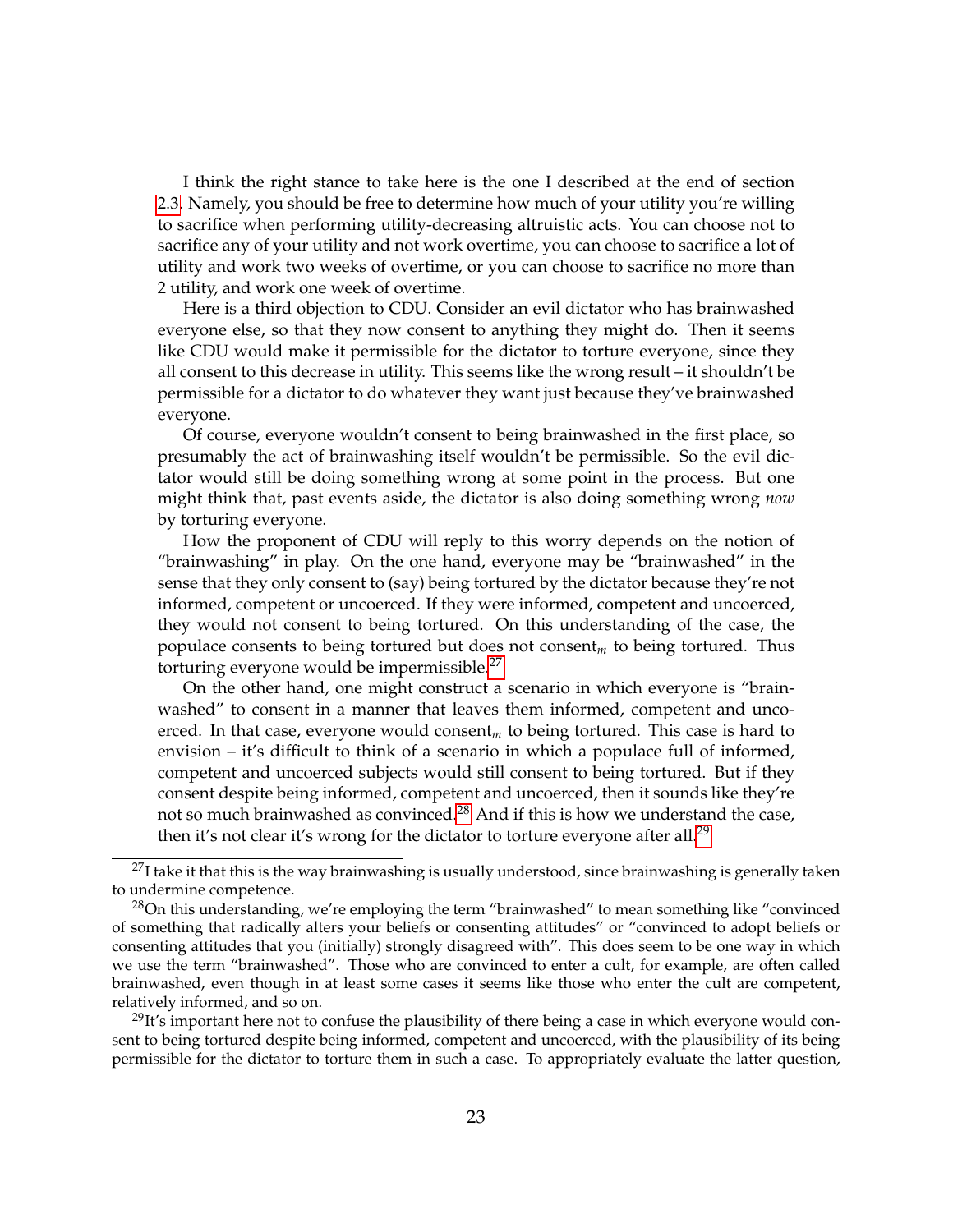#### **5.2 Objections to Variable-Disregarding Theories**

Now let's consider an objection to variable-disregarding theories more generally, as a means of incorporating permissible disregarding into a Utilitarian framework.

The first objection to CDU described in section [5.1](#page-20-0) concerned the fact that it's permissible to choose an option that's dominated by another option which is strictly better for disregarded subjects and just as good for privileged ones. I argued that this is a desirable feature of CDU – if a subject consents*<sup>m</sup>* to an option which leaves them with a lower utility, then *ceteris paribus* that option is permissible.

But one might worry that while this reply is plausible in some cases of disregarding, such as those involving consent, it's not plausible in others. For example, if we want to modify Utilitarianism to permit disregarding those who you're not close to, we surely don't want to permit acts that do nothing to benefit your friends and family, but make other people worse off! That is, suppose we set up a choice between acts like the following:

|         | Options   Others   Friends and Family   Total |    |
|---------|-----------------------------------------------|----|
| $a_1$ : |                                               |    |
| $a_2$ : |                                               | 19 |

Surely *a*<sup>2</sup> should be impermissible. If that's right, then one might worry that while variable-disregarding theories may correctly model how to permit some kinds of disregarding (e.g., oneself, those who consent), they don't correctly model how to permit other kinds of disregarding (e.g., others, those one's not close to).

I agree that in the above case *a*<sup>2</sup> is impermissible. But this is not an objection to variable-disregarding theories, it's an objection to assigning disregarded subjects no weight in such cases. What distinguishes the two kinds of disregarding just described (disregarding oneself or those who consent, versus disregarding others or those one's not close to) are what weight assignments *w* to disregarded subjects are plausible. In the first kind of disregarding – disregarding oneself or those who consent – it's plausible to permit completely discounting the utility of the disregarded subjects and taking  $w = 0$ . In the second kind of disregarding – disregarding others or those one's not close to  $-i$  t's plausible that the utility of disregarded subjects must be given at least some weight and *w* > 0. For while morality might allow one to *partially* disregard others or those one's not close to, it surely doesn't allow us to *completely* disregard others or those one's not close to. And as long as we give some weight to the utility of the disregarded subjects, then the kinds of dominated options described above will not be permissible. $30$ 

<span id="page-23-0"></span><sup>30</sup>For example, consider a variable-disregarding view on which the condition  $\phi$  is not being close to the

we need to first come up with a case where it seems plausible to us that everyone would consent to being tortured despite being informed, competent and uncoerced. It's only when we've have managed to flesh out such a case that we can intuitively evaluate whether it's plausible in such a case for the dictator to permissibly torture them. And in my experience, the more we do to make it plausible that everyone would consent to being tortured despite being informed, competent and uncoerced, the more plausible it becomes that it's permissible for the dictator to torture them.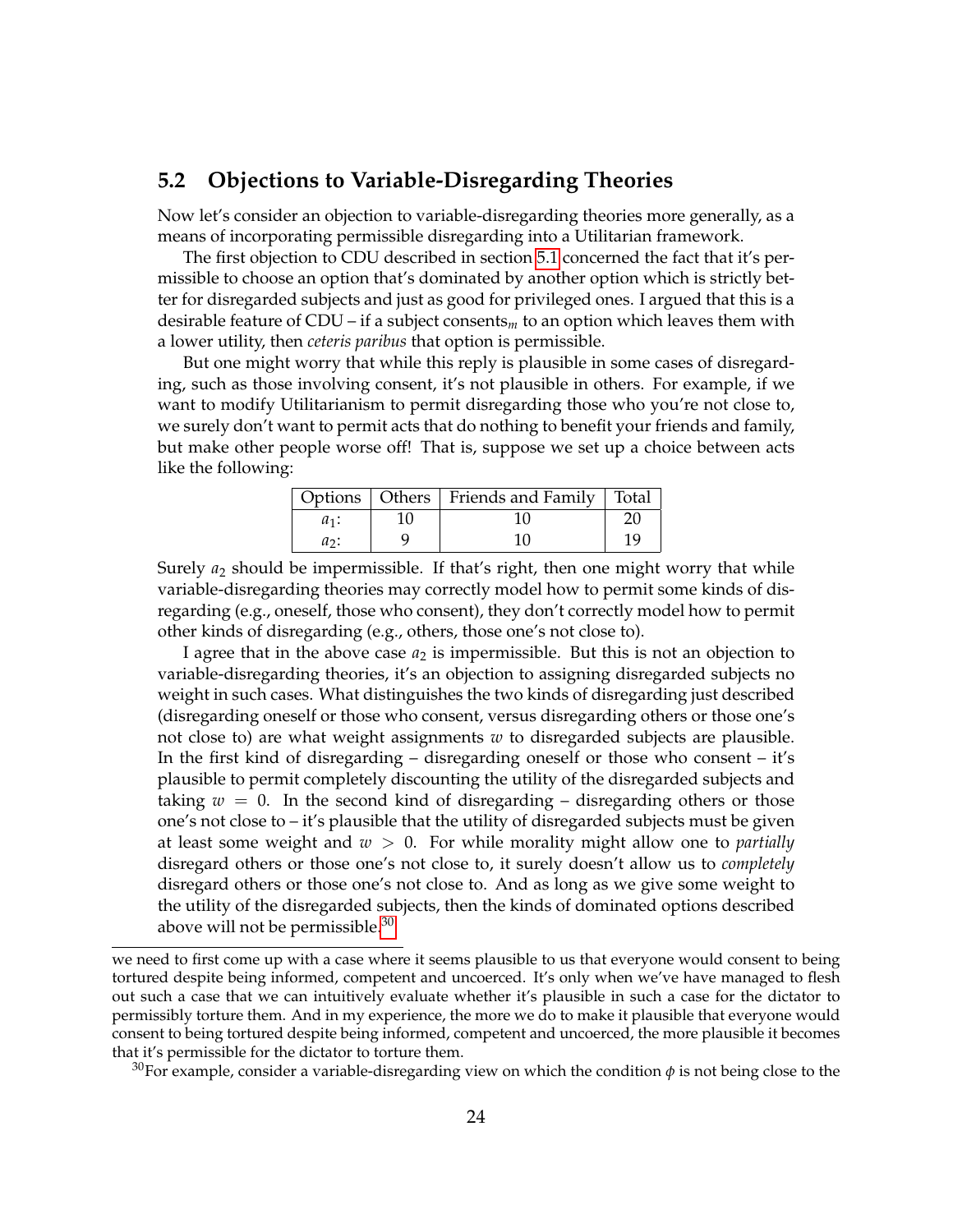#### <span id="page-24-0"></span>**5.3 Slote's Objections**

I've suggested that one can accommodate the intuitions behind these "altruistic" objections by modifying Utilitarianism in order to accommodate the role of consent. But [Slote](#page-28-1) [\(1984\)](#page-28-1) has argued that considerations involving consent cannot accommodate these intuitions. And the proponents of theories like SOU, such as [Sider](#page-28-2) [\(1993\)](#page-28-2) and [Portmore](#page-28-3) [\(2008\)](#page-28-3), have endorsed these arguments for why appealing to consent won't work. So let us turn to assess these arguments.

[Slote](#page-28-1) [\(1984\)](#page-28-1) offers two arguments for why consent won't suffice to explain these intuitions. He presents the first argument in the following passage:

"If someone irrationally asks me to harm or kill him, it will presumably be irrational and wrong of me to kill him, more wrong at any rate than if I irrationally choose to kill myself; yet the consent seems equal in the two cases."[31](#page-24-1)

The argument seems to be this. If someone irrationally consented to my killing them, it would be wrong for me to kill them. But if I irrationally want to kill myself (and so consent to doing so), it would not be wrong (or not as wrong) for me to kill myself. So even though we both (irrationally) consent to an act that kills us, and so the status of the act with respect to consent is the same, the moral status of these acts is still different. So consent cannot explain this moral difference.

By "irrational", I take Slote to mean irrational to a degree which undermines competence. For if we understand Slote to be talking about a notion of irrationality that doesn't undermine competence – e.g., merely failing to maximize the subject's ex-pected utility – then the claims he makes are not plausible.<sup>[32](#page-24-2)</sup>

<span id="page-24-2"></span><span id="page-24-1"></span><sup>31</sup>[Slote](#page-28-1) [\(1984\)](#page-28-1), p.191.

 $32$ For example, consider a terminal cancer patient facing an extremely painful death. At times close enough to their death, it will be rational for them to choose death, since the expected utility of continuing to live will be negative. At times far enough from their death, it will be irrational to choose death, since the expected utility of continuing to live will be positive. Now consider a time just before the expected utility of death flips from positive to negative. And suppose the terminal cancer patient competently requests euthanasia at this time. This request will count as irrational, but it doesn't seem wrong to carry out their request.

Taking a step back, it's worth highlighting the strangeness of Slote's claim if we understand his talk of irrationality to just mean something like failing to maximize expected utility. We're trying to work out an account of *objective* obligation, tracking the actual consequences of our acts. Given this, it seems bizarre to maintain that the *rationality* of one's request – a subjective notion mediated by one's *beliefs* about the consequences – determines the wrongness of one's acts. To drive this home, consider two terminal cancer patients who are in identical situations, facing identical futures, who both request euthanasia. Suppose both patients are, according to the usual standards, informed and competent – perhaps they're both doctors, and have a reasonably good grasp of what their future experiences will be like. And suppose that one patient

agent (call this condition *nc*), and suppose the weight assigned to *nc*-subjects is  $w = 0.5$ . And consider the case described above. If  $v = \{0, 0\}$  then the disregarding utilities<sub>(*nc*,0,5,{0,0}</sub>) will be 20 for *a*<sub>1</sub> and 19 for *a*<sub>2</sub>. If  $v = \{\infty, \infty\}$  then the disregarding utilities<sub>(*nc*,0.5,{ $\infty$ , $\infty$ }</sub>) will be 20 for *a*<sub>1</sub> and 19.5 for *a*<sub>2</sub>. But for all *v*, *a*<sub>1</sub> will have a higher effective utility than  $a_2$ . Thus  $a_2$  will be impermissible, as desired.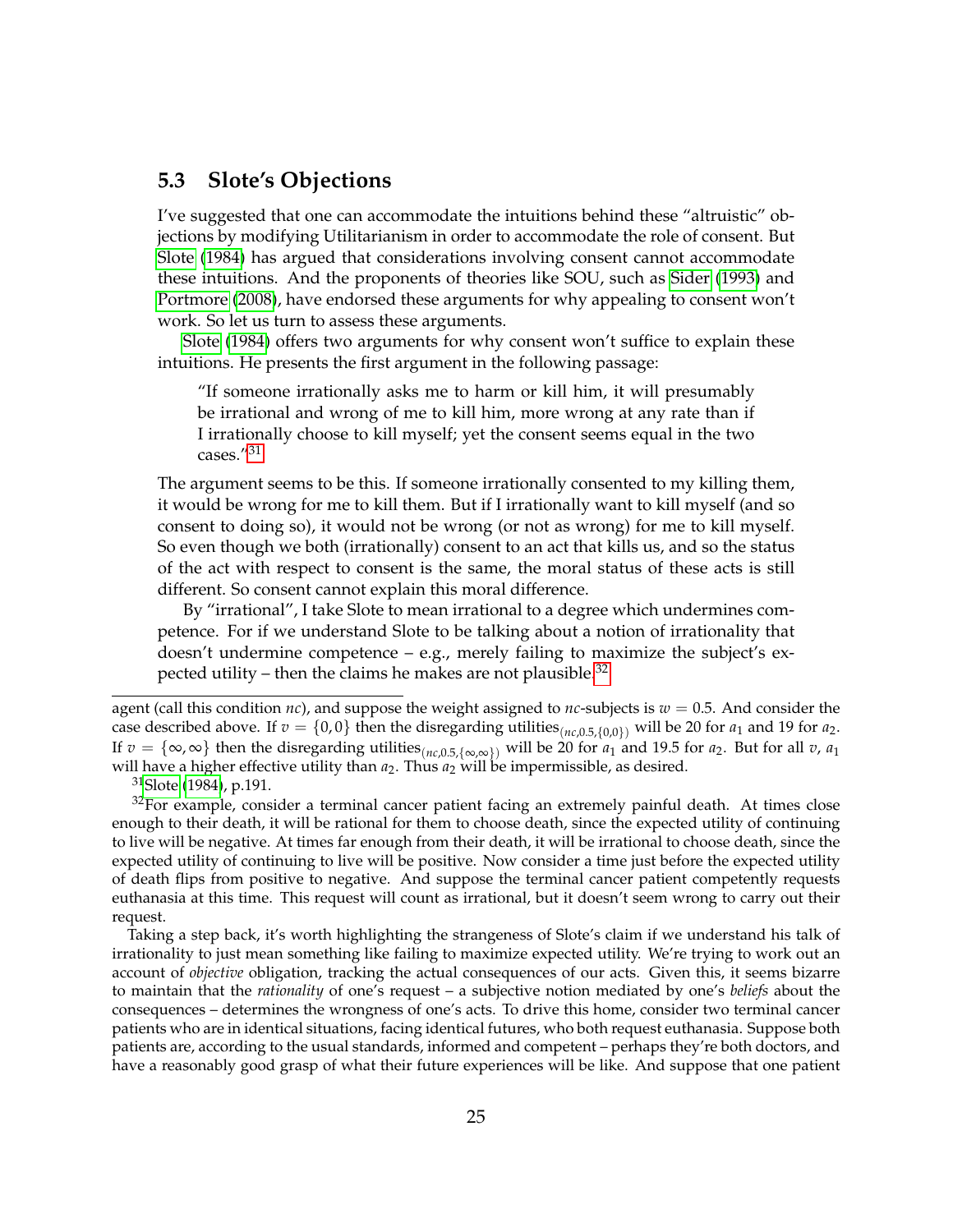Now let us see whether Slote's argument is compelling. First, let's assume an ideal notion of consent*m*. Suppose that in both cases killing the person would lower their utility, and that no one else's utility would be affected. What will CDU say about my killing someone who incompetently consents to my killing them? To work this out, we need to assess whether, if they were competent, they would have consented to my killing them. I take it that in Slote's example the subject only consents because they're not competent – if they were competent, then they wouldn't consent. If so, then CDU would say that it's impermissible for me to kill them, just as Slote says.

What will CDU say about the act of incompetently killing myself? Again, there is the question of whether, if I were competent, I would consent to my decision to commit suicide. Here the answer is trivially yes – if I were competent and decided to kill myself, I would consent to killing myself. So CDU will take it to be permissible for me to kill myself, just as Slote says. Thus a consent-based account can explain the moral difference between these two acts.<sup>[33](#page-25-0)</sup>

Suppose instead that we adopt an actual, instead of ideal, notion of consent*m*. Given the way I've suggested we understand the notion of competence in section [4.2.1,](#page-17-2) it follows that if I'm not acting competently, then my act is not subject to moral evaluation. So if I'm not competent and I kill myself, I can't be acting wrongly, any more than a dog who killed itself could be acting wrongly. On the other hand, if someone else is not competent, and I kill them, I certainly can be acting wrongly! Again, we find that a consent-based account can explain the moral difference between these two acts.

So Slote is incorrect to think that consent-based views cannot yield the desired verdicts in this case. The moral difference he raises can straightforwardly be cashed out in terms of consent.

Let's turn to Slote's second argument. He presents his second argument in the following passage:

"If I can avoid either an enduring pain to myself or a short-lived pain to you, you and I might both agree that it would be foolish of me to prevent the shorter pain to you; judging the matter objectively, you might not consent to my taking the longer pain upon myself in order to save you from

is slightly more optimistic than the other, so that while living and dying have the same *expected* utility for the first patient, living has a slightly higher expected utility than dying for the second patient. According to Slote (so understood), while it could be objectively permissible to carry out the first patient's request for euthanasia, it would be objectively impermissible to carry out the second patient's request. And this is so even though they're in the exact same situation, and facing the exact same futures.

<span id="page-25-0"></span> $33$ That said, I'll confess that my intuitions here are equivocal. If you only kill yourself because you're not competent, I find (contra Slote) that the verdict that your act was wrong to be as plausible as the verdict that your act was permissible. Given this, it's interesting to note that if we adopt the alternative notion of ideal consent*m* suggested by Pete Graham (cf. footnote [23\)](#page-19-1), CDU will hold that killing yourself in these circumstances would be impermissible after all. (That's because, given this alternative notion, you won't ideally consent*m* to your suicidal act, and so your utility won't be disregarded. Thus the act will be judged according to the usual Utilitarian calculus, and the act of killing yourself will be judged impermissible.)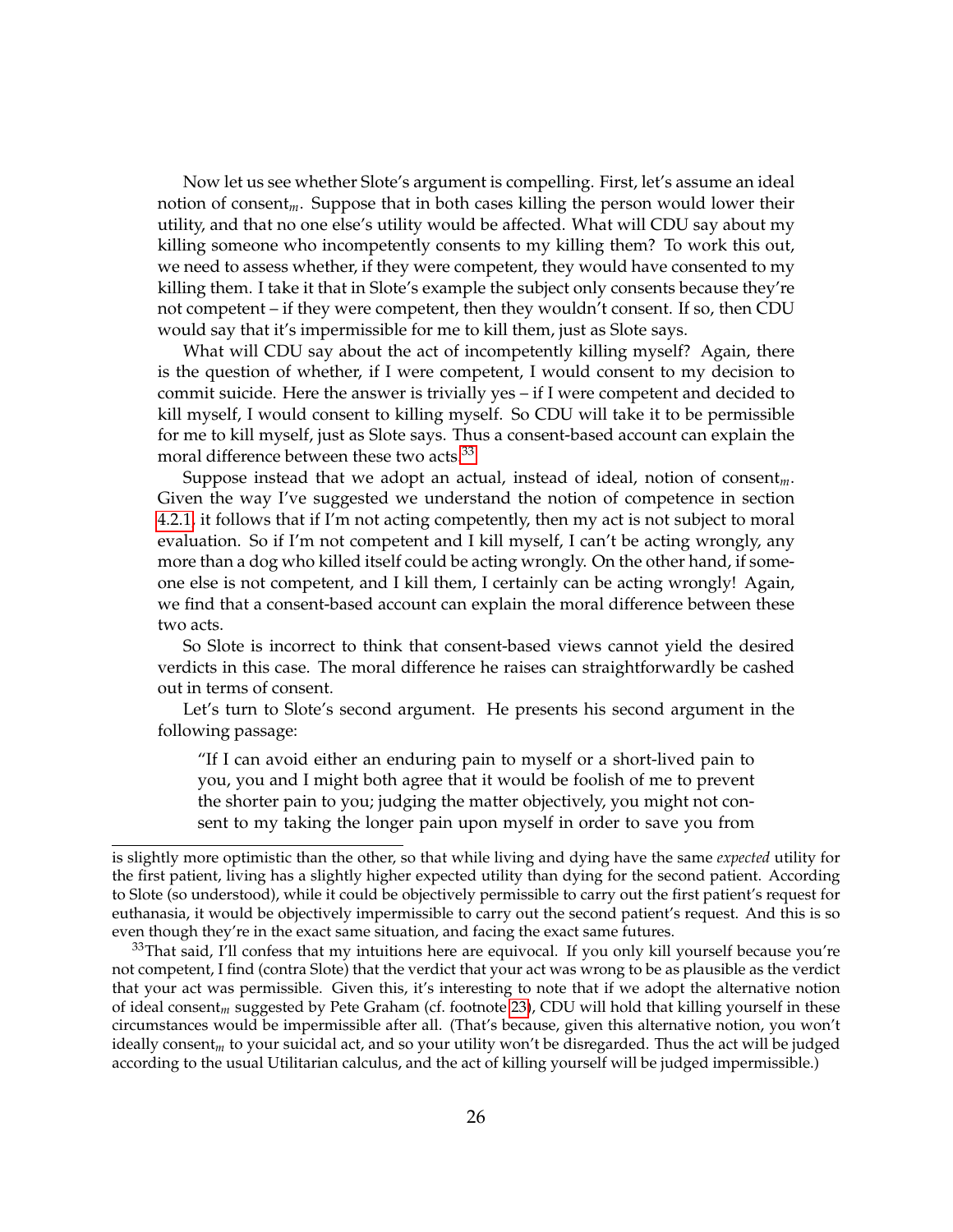the shorter pain. Yet there would be nothing morally wrong... in such a sacrifice. But when the positions are reversed and I can avoid a short-lived pain to myself or a longer-lived one to you and it is morally right that I should do the latter, you will presumably not consent to my doing the former and it will be wrong if I do so. Again, consent or lack of consent seems not to make the relevant common-sense moral difference.<sup>"[34](#page-26-0)</sup>

The argument seems to be this. If you don't consent to my performing an act  $a_1$  which would impose a large decrease in my utility to prevent a small decrease in your utility, it would still be permissible for me to do  $a_1$ . But if you don't consent to my performing an act *b*<sup>1</sup> which would impose a large decrease in your utility to prevent a small decrease in my utility, it would not be permissible for me to do  $b_1$ . Since you don't consent to either, consent cannot explain the difference in moral status of these two acts.

Let us see whether this argument is compelling. Assume that these acts will have no effect on the utility of anyone else. And assume that both I and the other person in question are informed, competent and uncoerced.

What will CDU say about my performing act *a*1, which brings about a large decrease in my utility to prevent a small decrease in your utility, versus act  $a_2$  in which I do nothing? From the description of the case, we can assume that I consent*<sup>m</sup>* to whichever act I perform, but the other person only consents<sub>*m*</sub> to my performing  $a_2$ . If we set  $v = \{\infty, \infty\}$  (i.e., set  $v_{\text{self}} = \infty$  and  $v_{\text{other}} = \infty$ ) this yields the result that both acts maximize effective utility(*c*,{∞,∞}) :

| Options | Self  |        | Other   Effective Total ( $v = \infty$ , $\infty$ ) |
|---------|-------|--------|-----------------------------------------------------|
| $a_1$ : | 5(10) |        |                                                     |
| $a_2$ : | 10    | 10(11) |                                                     |

Thus CDU will take  $a_1$  to be permissible.

What will CDU say about my performing act  $b_1$ , which brings about a large decrease in your utility to prevent a small decrease in my utility, versus act  $b_2$  in which I do nothing? From the description of the case, we can assume that I consent*<sup>m</sup>* to whichever act I perform, but the other person only consents<sub>*m*</sub> to my performing  $b_2$ . And inverting the utilities above gives us the following values:

| Options   Self |    | Other | Total |
|----------------|----|-------|-------|
| $v_1$ :        |    |       | 16    |
| no:            | 10 | 10    | 2G.   |

With a little thought we can see that  $b_2$  will maximize effective utility given any assignment  $v$ . For the disregarding utilities for  $b_2$  can range from 20-21, while the disregarding utilities for  $b_1$  will always be 16. So CDU will take  $b_1$  to be impermissible.

<span id="page-26-0"></span><sup>34</sup>[Slote](#page-28-1) [\(1984\)](#page-28-1), p.191.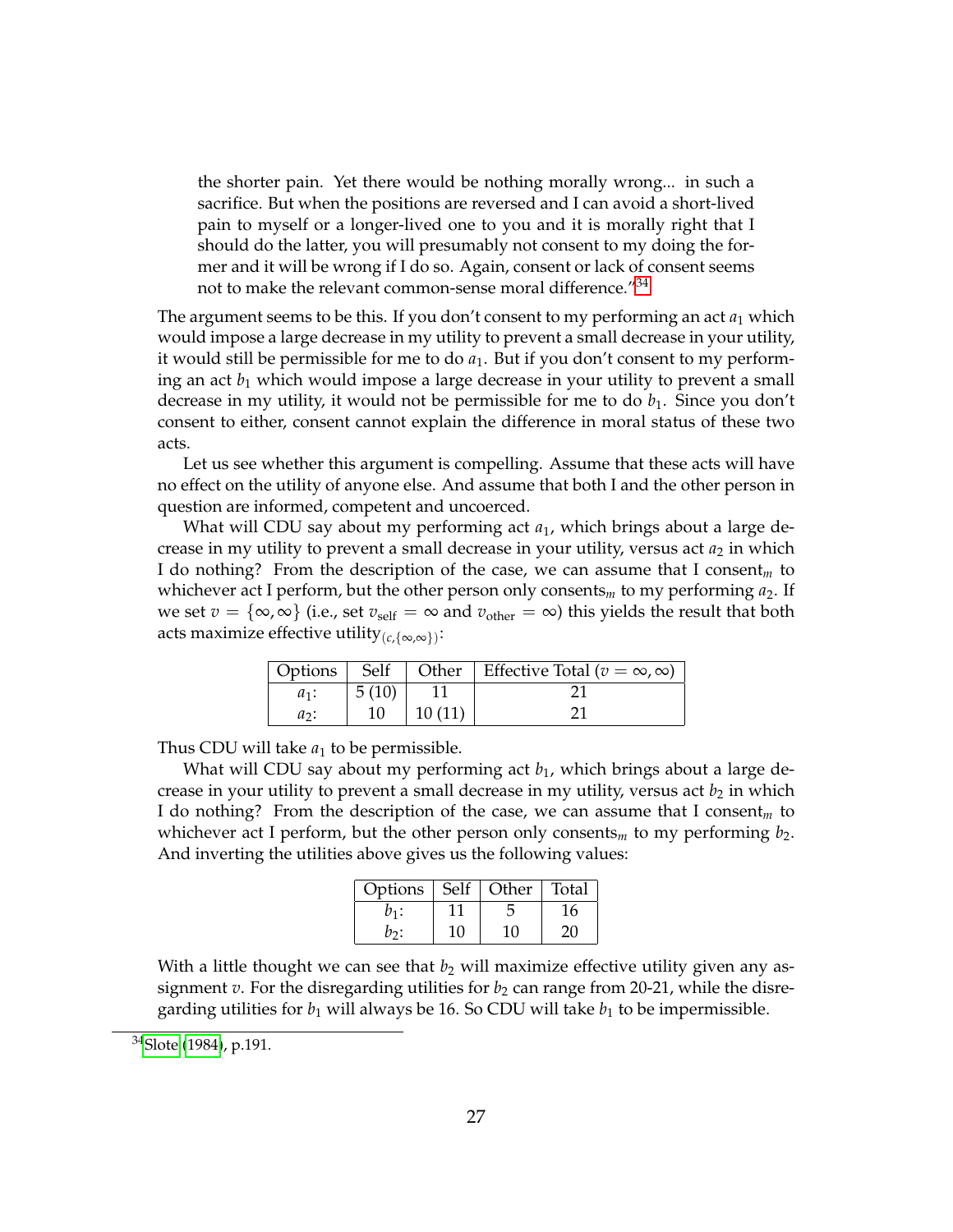So again, Slote is incorrect to think that consent-based views cannot yield the desired verdicts in this case. As before, the difference he raises can be straightforwardly cashed out in terms of consent.[35](#page-27-3)

### **6 Conclusion**

One common complaint about Utilitarianism is that it doesn't allow agents to disregard anyone. For example, as altruistic objections like Parental Sacrifice show, it doesn't allow agents to disregard their own well-being. In response to these complaints, a number of authors have endorsed replacing Utilitarianism with dual-maximizing (or multi-maximizing) views, and have endorsed handling altruistic objections by adopting something like [Sider'](#page-28-2)s [\(1993\)](#page-28-2) Self-Other Utilitarianism.

I've argued that these suggestions are off-track in two respects. First, I've argued that if we want to modify Utilitarianism to permit disregarding, we should adopt variable-disregarding views, not dual-maximizing views. Second, I've argued that upon closer examination, the cases that motivate positing this kind of self-other asymmetry reveal that the morally relevant distinction is not between self and other, it's between those who do and do not consent. And by combining these two insights – adopting a variable-disregarding view which disregards those who consent – we end up with an attractive theory that yields the desired verdicts in a broad range of cases.[36](#page-27-4)

## **References**

- <span id="page-27-0"></span>Beauchamp, Tom L. and James F. Childress. 2008. *Principles of Biomedical Ethics*. Oxford University Press.
- <span id="page-27-1"></span>Charland, Louis. 2011. Decision-Making Capacity. In *Stanford Encyclopedia of Philosophy*.
- <span id="page-27-2"></span>Enoch, David. 2017. "Hypothetical Consent and the Value of Autonomy." *Ethics* 128(1):6–36.

<span id="page-27-3"></span> $35$ [Portmore](#page-28-3) [\(2008\)](#page-28-3) cites [Gert](#page-28-15) [\(2004\)](#page-28-15) as another source of arguments for why consent cannot accommodate the intuitions motivating these "altruistic" objections. Gert's arguments have a slightly different flavor, since unlike Slote, Gert's arguments have to do with subjective (not objective) obligation. But once we shift to (say) evaluating CDU with respect to consenting increases and dissenting decreases in *expected* utility, Gert's arguments take the same form as Slote's first argument, and can be handled in the same way.

<span id="page-27-4"></span><sup>&</sup>lt;sup>36</sup>I'd like to thank Eric Chwang, Maya Eddon, Linda Eggert, Fred Feldman, Brad Hooker, David Killoren, Hallie Liberto, Brad Skow, and the audience of the 2019 Formal Ethics conference and 2019 RoME conference, and an anonymous referee, for helpful comments and discussion. I owe a special thanks to Pete Graham for detailed comments and nearly a decade of discussions on these issues.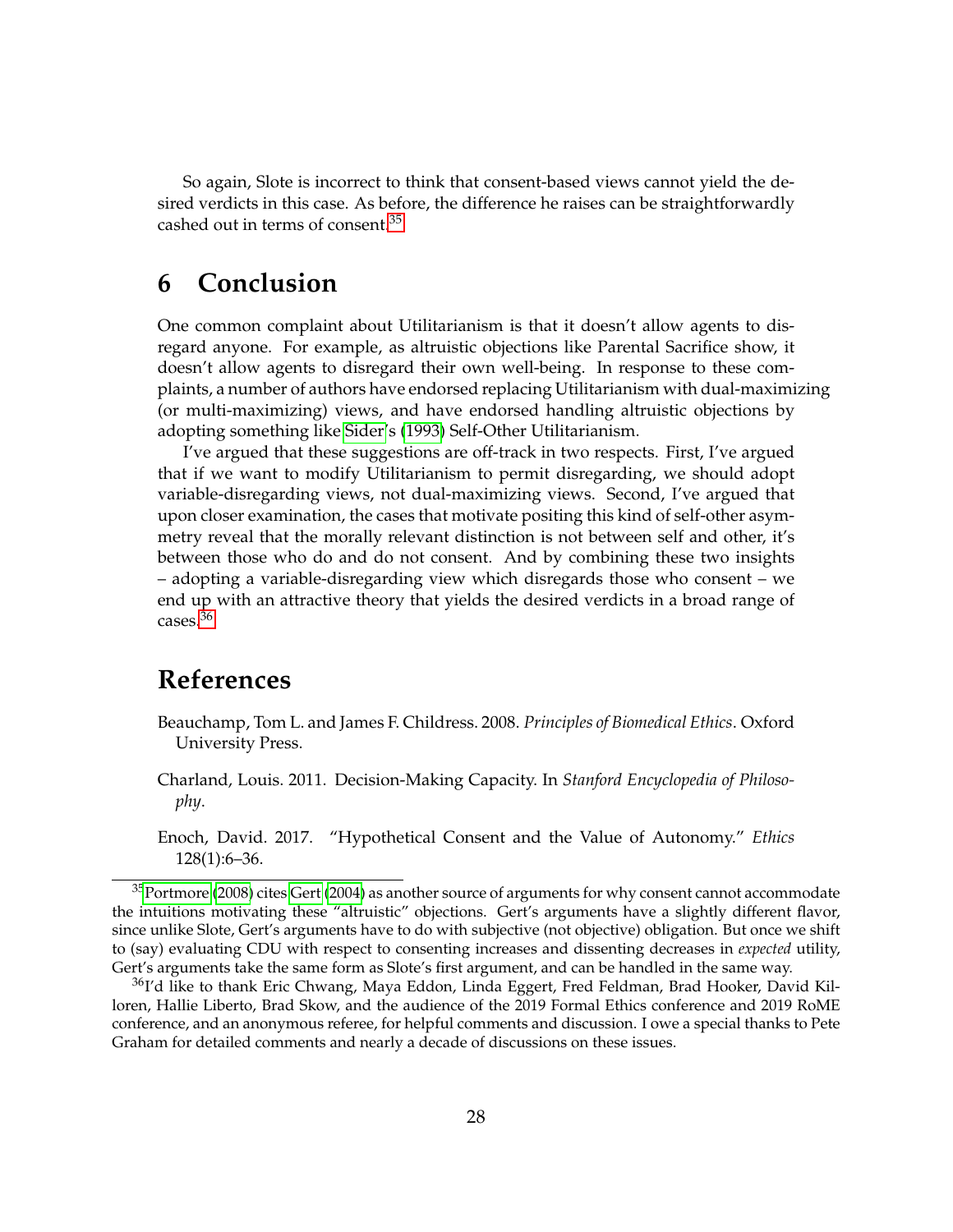<span id="page-28-11"></span>Eyal, Nir. 2012. Informed Consent. In *The Stanford Encyclopedia of Philosophy*.

- <span id="page-28-15"></span>Gert, Joshua. 2004. *Brute Rationality: Normativity and Human Action*. Cambridge University Press.
- <span id="page-28-14"></span>Graham, Peter. 2019. "The Bang For Your Buck Principle and the Subjectivization of Moral Theories." unpublished manuscript.
- <span id="page-28-4"></span>Graham, Peter A. 2010. "In Defense of Objectivism About Moral Obligation." *Ethics* 121(1).
- <span id="page-28-12"></span>Grisso, Thomas and Paul S. Appelbaum. 1998. *Assessing Competence to Consent to Treatment: A Guide for Physicians and Other Health Professionals*. Oxford University Press.
- <span id="page-28-9"></span>Killoren, David. 2019. "Relationship-Sensitive Utilitarianism About Animals." unpublished manuscript.
- <span id="page-28-8"></span>Liberto, Hallie. 2017. "Intention and Sexual Consent." *Philosophical Explorations* 20(sup2):127–141.
- <span id="page-28-10"></span>Manson, Neil C. and Onara O'Neill. 2007. *Rethinking Informed Consent in Bioethics*. Cambridge University Press.
- <span id="page-28-7"></span>Meacham, Christopher J. G. 2012. "Person-Affecting Views and Saturating Counterpart Relations." *Philosophical Studies* 158:257–287.
- <span id="page-28-13"></span>Nozick, Robert. 1969. Coercion. In *Philosophy, Science, and Method: Essays in Honor of Ernest Nagel*, ed. M. P. S. Suppes White Morgenbesser. St Martin's Press pp. 440–72.
- <span id="page-28-3"></span>Portmore, Douglas W. 2008. "Dual-Ranking Act-Consequentialism." *Philosophical Studies* 138(3):409–427.
- <span id="page-28-6"></span>Preda, Adina. 2011. "Rights Enforcement, Trade-Offs, and Pluralism." *Res Publica* 17(3):227–243.
- <span id="page-28-5"></span>Roberts, Melinda. 1998. *Child versus Childmaker: Future Persons and Present Duties in Ethics and the Law*. Rowman and Littlefield.
- <span id="page-28-0"></span>Scheffler, Samuel. 1994. *The Rejection of Consequentialism: A Philosophical Investigation of the Considerations Underlying Rival Moral Conceptions*. Oxford University Press.
- <span id="page-28-2"></span>Sider, Theodore. 1993. "Asymmetry and Self-Sacrifice." *Philosophical Studies* 70(2):117– 132.
- <span id="page-28-1"></span>Slote, Michael. 1984. "Morality and Self-Other Asymmetry." *Journal of Philosophy* 81(4):179–192.